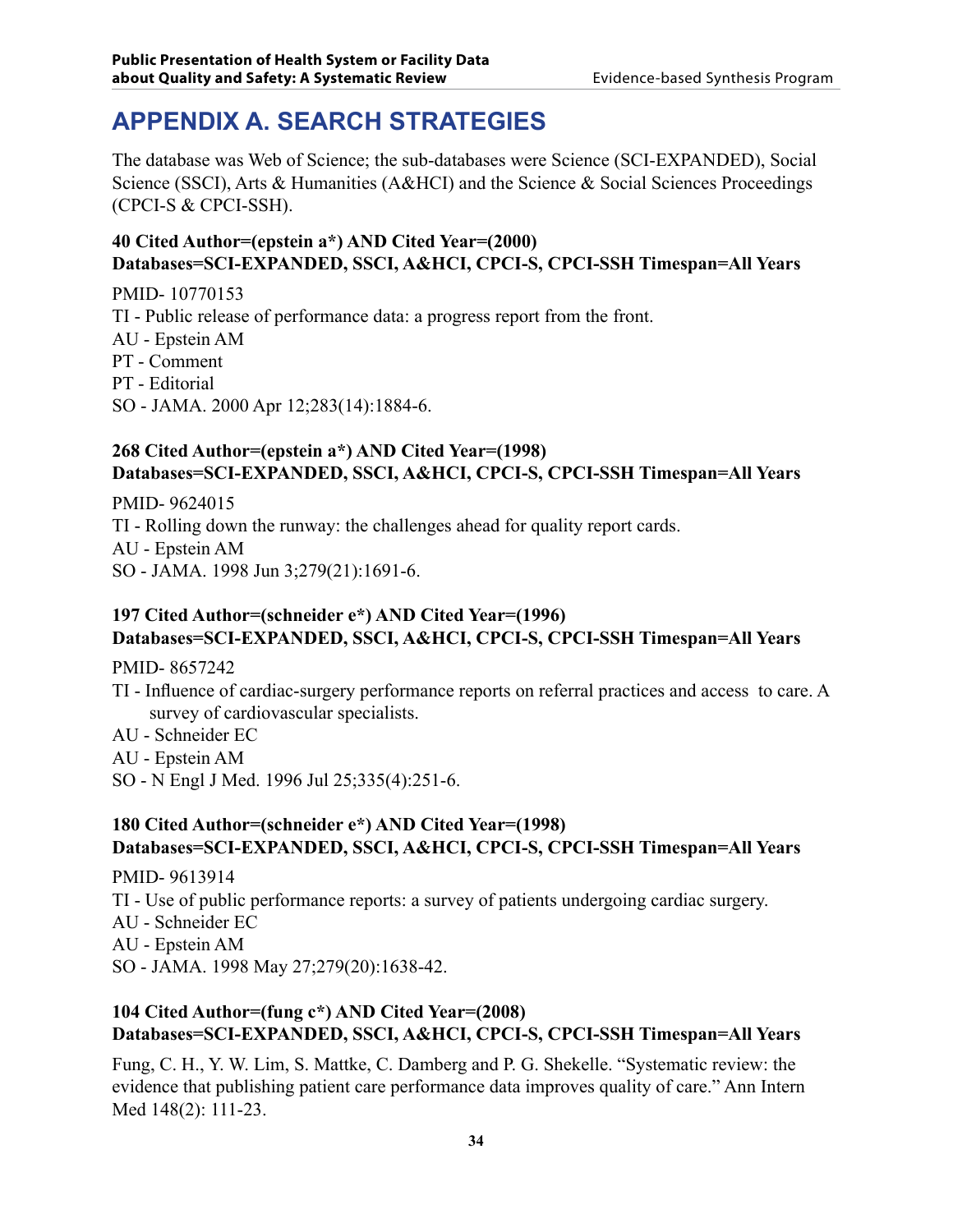#### **412 Cited Author=(marshall m\*) AND Cited Year=(2000) Databases=SCI-EXPANDED, SSCI, A&HCI, CPCI-S, CPCI-SSH Timespan=All Years**

2000. Marshall, M. N., P. G. Shekelle, R. H. Brook and S. Leatherman. "Use of performance data to change physician behavior." JAMA 284(9): 1079.

2000. Marshall, M. N., P. G. Shekelle, S. Leatherman and R. H. Brook. "The public release of performance data: what do we expect to gain? A review of the evidence." JAMA 283(14): 1866-74.

2000. Marshall, M. N., P. G. Shekelle, S. Leatherman and R. H. Brook. "Public disclosure of performance data: learning from the US experience." Quality in Health Care 9(1): 53-57.

2000. Dying to Know: Public Release of Information about Quality of Health Care by Martin Marshall, Paul G. Shekelle, Robert H. Brook, Sheila Leatherman. RAND MR-1255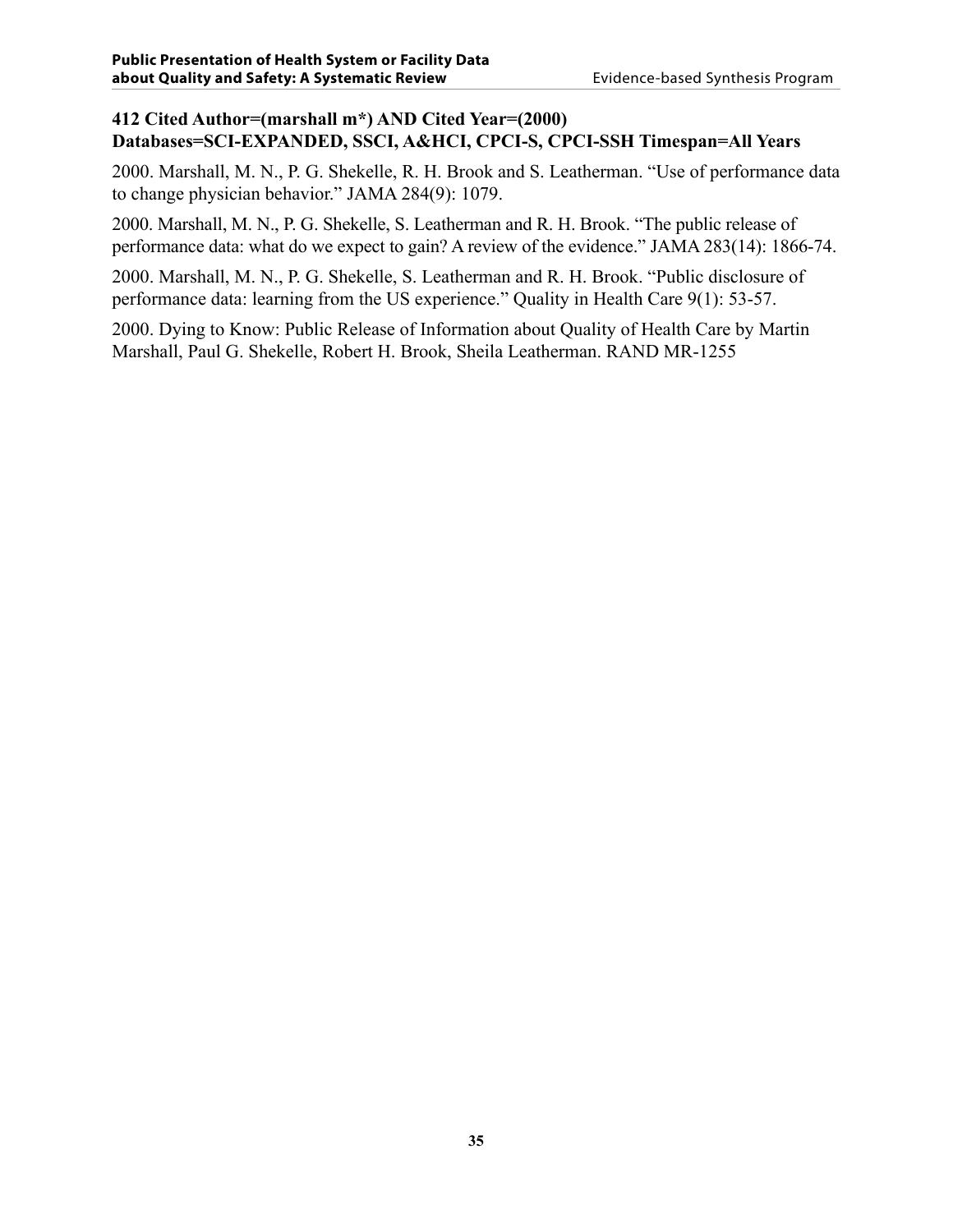# **APPENDIX B. STUDY SELECTION FORM**

| What types of health care setting are the quality and safety information about?<br>2.<br>Which Key Question* does this article address?<br>3.<br>KQ1: What is known about the most effective way of displaying quality and safety information, comparative<br>data about health system structure, services, and performance so that it is understandable?<br>KQ2: How do patients prefer to receive or access this information?<br>KQ3: What is the evidence that patients or their families use publicly reported quality and safety information<br>to make informed health care decisions?<br>KQ4: What is the evidence that public reporting of quality and safety information leads to improved quality<br>or safety?<br>What is the study design?<br>4. |   |
|--------------------------------------------------------------------------------------------------------------------------------------------------------------------------------------------------------------------------------------------------------------------------------------------------------------------------------------------------------------------------------------------------------------------------------------------------------------------------------------------------------------------------------------------------------------------------------------------------------------------------------------------------------------------------------------------------------------------------------------------------------------|---|
|                                                                                                                                                                                                                                                                                                                                                                                                                                                                                                                                                                                                                                                                                                                                                              |   |
|                                                                                                                                                                                                                                                                                                                                                                                                                                                                                                                                                                                                                                                                                                                                                              |   |
|                                                                                                                                                                                                                                                                                                                                                                                                                                                                                                                                                                                                                                                                                                                                                              |   |
|                                                                                                                                                                                                                                                                                                                                                                                                                                                                                                                                                                                                                                                                                                                                                              |   |
|                                                                                                                                                                                                                                                                                                                                                                                                                                                                                                                                                                                                                                                                                                                                                              |   |
|                                                                                                                                                                                                                                                                                                                                                                                                                                                                                                                                                                                                                                                                                                                                                              |   |
|                                                                                                                                                                                                                                                                                                                                                                                                                                                                                                                                                                                                                                                                                                                                                              |   |
|                                                                                                                                                                                                                                                                                                                                                                                                                                                                                                                                                                                                                                                                                                                                                              |   |
|                                                                                                                                                                                                                                                                                                                                                                                                                                                                                                                                                                                                                                                                                                                                                              |   |
|                                                                                                                                                                                                                                                                                                                                                                                                                                                                                                                                                                                                                                                                                                                                                              |   |
|                                                                                                                                                                                                                                                                                                                                                                                                                                                                                                                                                                                                                                                                                                                                                              |   |
|                                                                                                                                                                                                                                                                                                                                                                                                                                                                                                                                                                                                                                                                                                                                                              |   |
|                                                                                                                                                                                                                                                                                                                                                                                                                                                                                                                                                                                                                                                                                                                                                              |   |
|                                                                                                                                                                                                                                                                                                                                                                                                                                                                                                                                                                                                                                                                                                                                                              |   |
|                                                                                                                                                                                                                                                                                                                                                                                                                                                                                                                                                                                                                                                                                                                                                              |   |
|                                                                                                                                                                                                                                                                                                                                                                                                                                                                                                                                                                                                                                                                                                                                                              |   |
|                                                                                                                                                                                                                                                                                                                                                                                                                                                                                                                                                                                                                                                                                                                                                              |   |
|                                                                                                                                                                                                                                                                                                                                                                                                                                                                                                                                                                                                                                                                                                                                                              |   |
|                                                                                                                                                                                                                                                                                                                                                                                                                                                                                                                                                                                                                                                                                                                                                              |   |
|                                                                                                                                                                                                                                                                                                                                                                                                                                                                                                                                                                                                                                                                                                                                                              |   |
|                                                                                                                                                                                                                                                                                                                                                                                                                                                                                                                                                                                                                                                                                                                                                              |   |
|                                                                                                                                                                                                                                                                                                                                                                                                                                                                                                                                                                                                                                                                                                                                                              |   |
|                                                                                                                                                                                                                                                                                                                                                                                                                                                                                                                                                                                                                                                                                                                                                              |   |
|                                                                                                                                                                                                                                                                                                                                                                                                                                                                                                                                                                                                                                                                                                                                                              |   |
|                                                                                                                                                                                                                                                                                                                                                                                                                                                                                                                                                                                                                                                                                                                                                              |   |
| Does this article discuss one of the following report cards/reported data?<br>5.                                                                                                                                                                                                                                                                                                                                                                                                                                                                                                                                                                                                                                                                             |   |
|                                                                                                                                                                                                                                                                                                                                                                                                                                                                                                                                                                                                                                                                                                                                                              | ш |
|                                                                                                                                                                                                                                                                                                                                                                                                                                                                                                                                                                                                                                                                                                                                                              |   |
|                                                                                                                                                                                                                                                                                                                                                                                                                                                                                                                                                                                                                                                                                                                                                              |   |
|                                                                                                                                                                                                                                                                                                                                                                                                                                                                                                                                                                                                                                                                                                                                                              |   |
|                                                                                                                                                                                                                                                                                                                                                                                                                                                                                                                                                                                                                                                                                                                                                              |   |
|                                                                                                                                                                                                                                                                                                                                                                                                                                                                                                                                                                                                                                                                                                                                                              |   |
|                                                                                                                                                                                                                                                                                                                                                                                                                                                                                                                                                                                                                                                                                                                                                              |   |
|                                                                                                                                                                                                                                                                                                                                                                                                                                                                                                                                                                                                                                                                                                                                                              |   |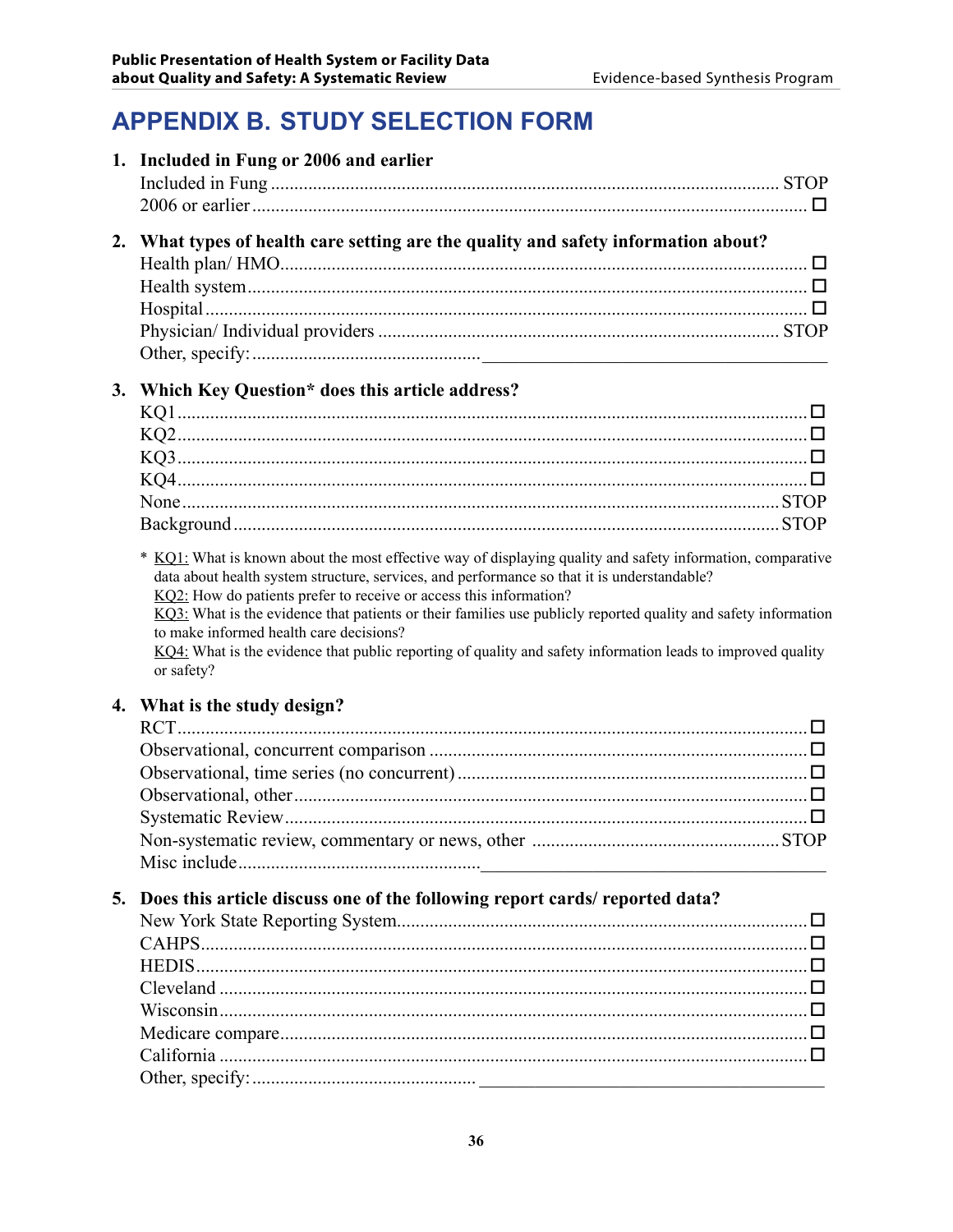| 6. | What country is the data from?     |        |
|----|------------------------------------|--------|
|    |                                    |        |
|    |                                    |        |
|    |                                    |        |
|    |                                    |        |
|    |                                    |        |
|    |                                    |        |
| 7. | What level do the data come from?  |        |
|    |                                    |        |
|    |                                    |        |
|    |                                    |        |
|    |                                    |        |
|    |                                    |        |
|    |                                    |        |
|    |                                    |        |
|    | <b>What outcomes are reported?</b> |        |
|    | 8. Individual-level outcomes       |        |
|    |                                    |        |
|    |                                    |        |
|    |                                    |        |
|    |                                    |        |
|    |                                    |        |
|    |                                    |        |
|    |                                    |        |
|    |                                    |        |
|    |                                    |        |
|    |                                    |        |
| 9. | <b>System-level outcomes</b>       |        |
|    |                                    |        |
|    |                                    | $\Box$ |
|    |                                    |        |
|    |                                    | …. □   |
|    |                                    |        |
|    |                                    |        |
|    |                                    | $\Box$ |
|    |                                    |        |
|    |                                    |        |
|    |                                    |        |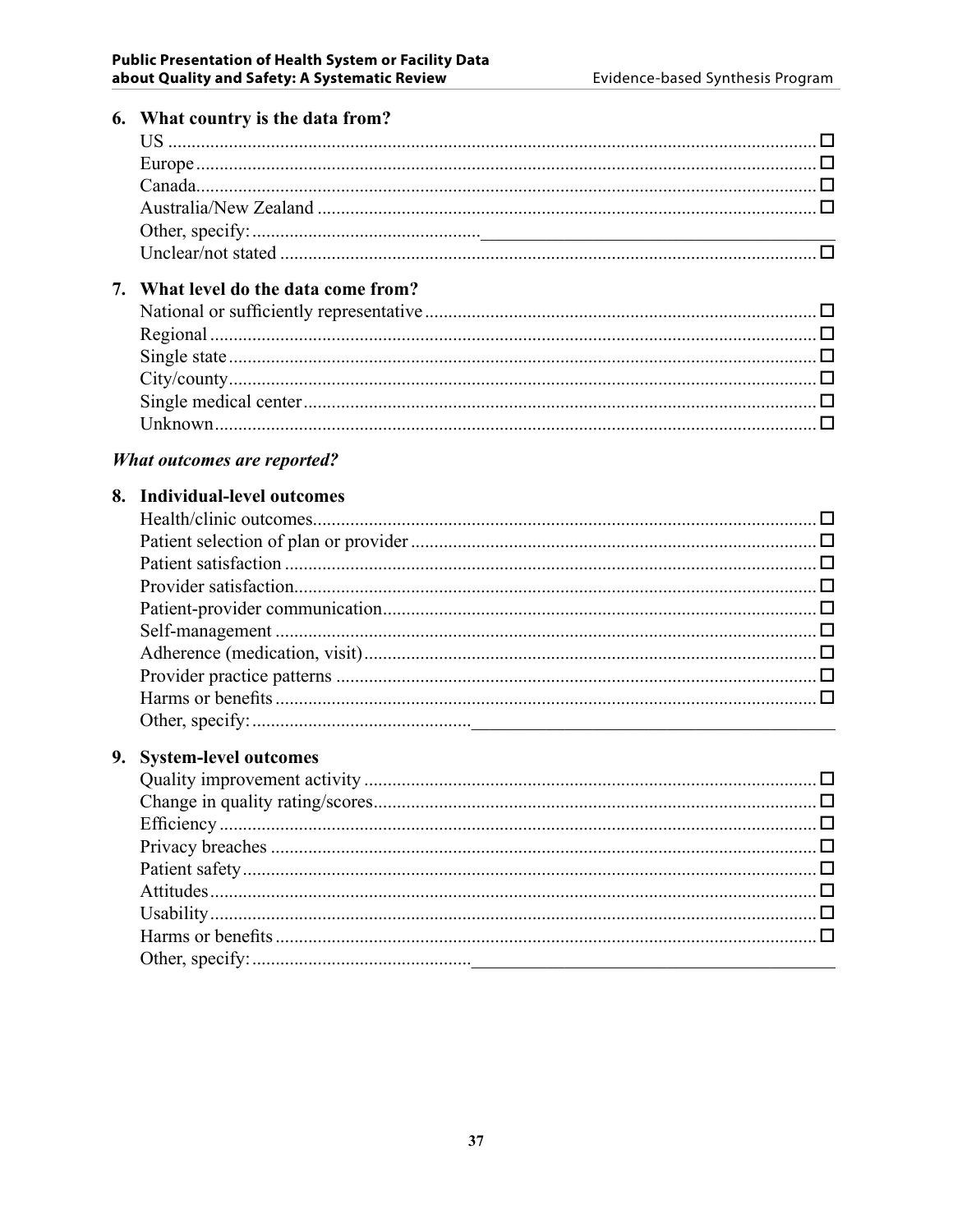### **APPENDIX C. Evidence Tables for Key Questions #1 and #2**

| <b>Author, Year</b><br>(ID)    | Objective                                                                                                                      | <b>Subject of public</b><br>reporting;<br><b>Hospital/Health</b><br>plan;<br>Location | <b>Sample</b>                                                                                                                                                                                                           | <b>Design Type</b>                                                                      | Design<br>Rating;<br>Global<br>Rating | <b>Key Findings</b>                                                                                                                                                                                                                                                                                                                                                                                                                                                                                                                                                                                |
|--------------------------------|--------------------------------------------------------------------------------------------------------------------------------|---------------------------------------------------------------------------------------|-------------------------------------------------------------------------------------------------------------------------------------------------------------------------------------------------------------------------|-----------------------------------------------------------------------------------------|---------------------------------------|----------------------------------------------------------------------------------------------------------------------------------------------------------------------------------------------------------------------------------------------------------------------------------------------------------------------------------------------------------------------------------------------------------------------------------------------------------------------------------------------------------------------------------------------------------------------------------------------------|
| Mazor, 2009 <sup>20</sup>      | To evaluate consumers'<br>responses to different<br>approaches to public reporting<br>of comparative hospital data on<br>HAIs. | Healthcare-<br>associated Infections<br>(HAIs);<br>Hospital;<br>Worcester, MA         | Random sample<br>of residents; 201<br>completed surveys;<br>Response rate 34%<br>of those sent to valid<br>addresses; 25% of all<br>selected addresses.<br>Age: Mean 51.7;<br>37.8% male; 28.4%<br>HS education or less | Experiment<br>(random<br>sample; random<br>assignment of<br>versions of mock<br>report) | 4;2                                   | The three report characteristics tested (consistency<br>of hospital rating across indicators included;<br>presenting results in words or charts, and including<br>confidence intervals) had no significant impact on<br>understandability. More respondents with a higher<br>level of education (at least some college) rated 2<br>sections of the report as easier to understand verse<br>those with high school education or less. For the<br>other 5 sections the differences between education<br>levels were not statistically significant. Age was<br>not found to effect understandability. |
| Mazor, 2009 <sup>21</sup>      | To understand consumer<br>response to public reports and<br>how reports might be improved.                                     | HAIs;<br>Hospital;<br>Worcester, MA                                                   | Random sample<br>of residents; 59<br>participants; 22<br>(37.3%) male; age<br>range 24-82; mean<br>53.3; 25.4% high<br>school education or<br>less                                                                      | In-depth<br>interviews;<br>random sample<br>of residents<br>invited to<br>participant.  | 2;2                                   | Most respondents had no prior knowledge/<br>understanding of HCI and this required explanation<br>before different reports could be discussed.<br>Inconsistent rankings across hospitals made it<br>difficult for interviewees to pick the 'best' hospital.<br>Format: number preferred over symbols; confidence<br>intervals were confusing; interviewees unable to<br>paraphrase definition of risk adjustment provided in<br>the mock reports; print preferred to internet.                                                                                                                     |
| Richard,<br>2005 <sup>22</sup> | To use qualitative interviews to<br>understand patients' views of<br>report cards on cardiac care.                             | Cardiac report cards;<br>Hospital;<br>Canada                                          | 7 cities with major<br>cardiac programs; 91<br>cardiac patients                                                                                                                                                         | 63 individual<br>interviews and 6<br>focus groups                                       | 2:2                                   | Participants endorsed the idea of report cards,<br>wanted to see improvement in report card scores<br>over time, and would use them if relevant.<br>Patients wanted report cards to contain additional<br>information to supplement the traditional<br>outcomes (e.g., mortality, morbidity), specifically<br>the experiences of other cardiac patients and non-<br>medical aspects of care. Dissemination ideas were<br>varied and included important roles for family<br>physicians and cardiologist to provide and explain<br>the report cards.                                                 |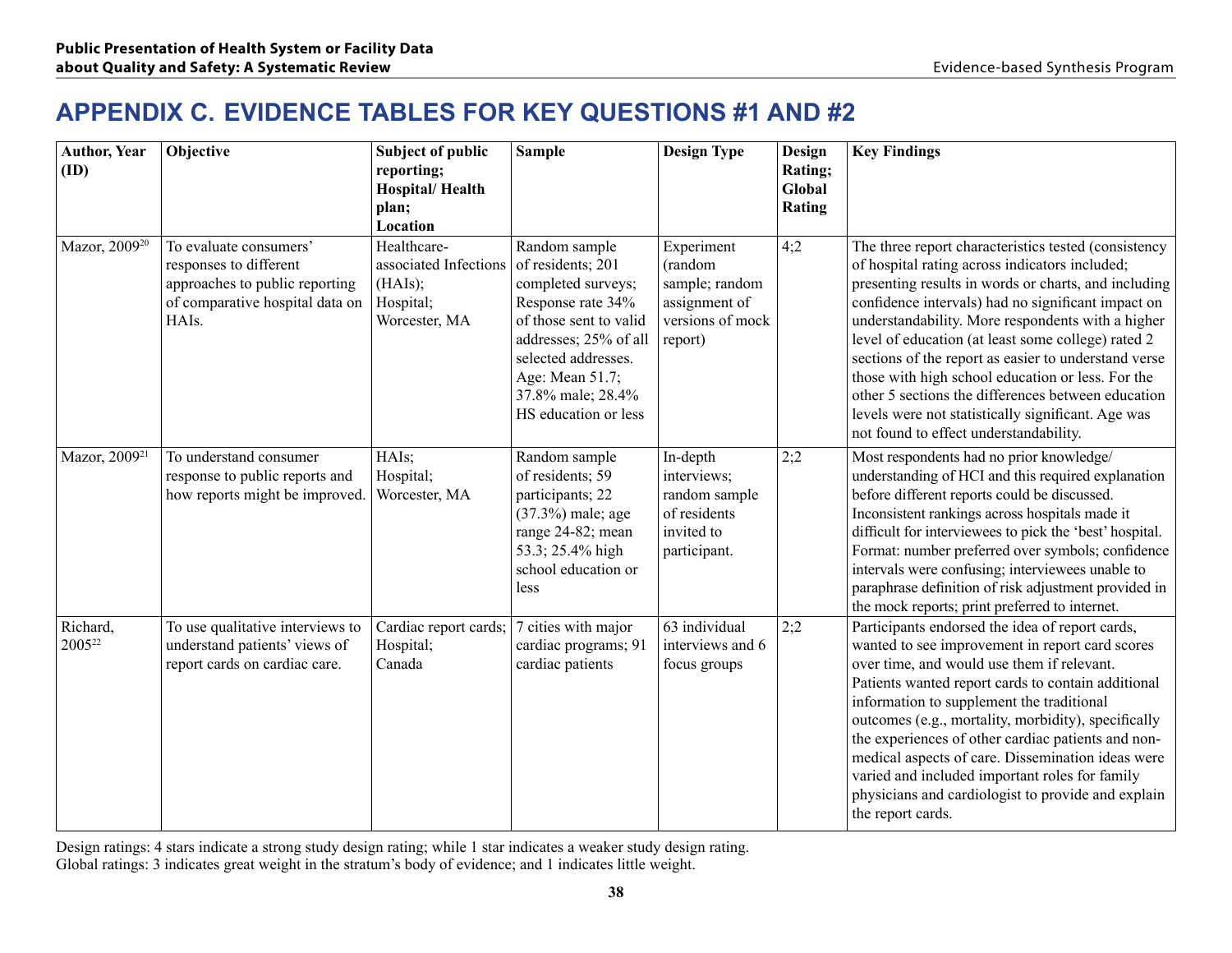# **APPENDIX D. Evidence Tables for Key Question #3**

| Author, Year   Objective<br>(ID) |                                                                                                                                                                                     | <b>Subject of public</b><br>reporting;<br>Hospital/Health<br>plan;<br>Location | <b>Sample</b>                                                                                                                                                                                           | <b>Design Type</b>             | Design<br>Rating;<br>Global<br>Rating | <b>Key Findings</b>                                                                                                                                          |
|----------------------------------|-------------------------------------------------------------------------------------------------------------------------------------------------------------------------------------|--------------------------------------------------------------------------------|---------------------------------------------------------------------------------------------------------------------------------------------------------------------------------------------------------|--------------------------------|---------------------------------------|--------------------------------------------------------------------------------------------------------------------------------------------------------------|
|                                  | <b>Articles from Fung and colleagues</b>                                                                                                                                            |                                                                                |                                                                                                                                                                                                         |                                |                                       |                                                                                                                                                              |
| Farley,<br>200237                | To assess effects of providing CAHPS<br>information on plan choices                                                                                                                 | CAHPS;<br>Health plan;<br>New Jersey                                           | HMO Medical Plans in<br>New Jersey; Medicaid<br>beneficiaries (1998)                                                                                                                                    | Randomized<br>controlled trial | 4:3                                   | No effect on HMO choices overall;<br>Participants who read the report card and<br>did not select the dominant HMO chose the<br>HMO with higher CAHPS scores. |
| Farley,<br>200238                | To assess effects of providing CAHPS<br>information on plan choices                                                                                                                 | CAHPS;<br>Health plan;<br>Iowa                                                 | HMO Medical Plans in<br>Iowa;<br><b>Medicaid Beneficiaries</b><br>(2000)                                                                                                                                | Randomized<br>controlled trial | 4:2                                   | No effect on HMO choices overall                                                                                                                             |
| Spranca,<br>200049               | To assess effects of providing CAHPS<br>information about hypothetical health<br>plans on plan choices                                                                              | Hypothetical plans;<br>Health plan;<br>Los Angeles                             | Hypothetical plans in<br>laboratory setting; adults<br>with private insurance                                                                                                                           | Experimental<br>study          | 4;2                                   | When plans had high CAHPS ratings,<br>participants were willing to enroll in less<br>expensive plans that restrict services                                  |
| Harris,<br>2002 <sup>39</sup>    | To investigate the impact of expert-<br>assessed and consumer-assessed quality<br>ratings on willingness to enroll in<br>hypothetical health plans that restrict<br>provider access | Hypothetical plans;<br>Health plan;<br>Los Angeles                             | Laboratory setting;<br>Privately insured adults<br>(2000)                                                                                                                                               | Experimental<br>study          | 4;2                                   | Provision of report cards with information<br>about quality of health plan reduced<br>importance of provider network features                                |
| Beaulieu,<br>200235              | To assess effects of providing health plan<br>performance data (HEDIS measures,<br>patient satisfaction) on consumers'<br>enrollment decisions                                      | HEDIS;<br>Health plan;<br>Harvard University                                   | Private health plans<br>available to Harvard<br>employees; Harvard<br>employees (1994 to 1997)                                                                                                          | Observational<br>cohort        | 3;2                                   | Provision of quality information had a<br>small but statistically significant effect on<br>health plan choices.                                              |
| Wedig,<br>200245                 | To assess effects of providing quality<br>ratings from the Federal Employee Health<br>Benefit guide on consumers' plan choices                                                      | Federal Employee<br>Health Benefit<br>guide;<br>Health plan;<br>U.S.           | Private health plans<br>available to federal<br>employees; Federal<br>employees with single<br>person HMO coverage<br>residing in counties with<br>5 or fewer unique plans<br>$(1995 \text{ to } 1996)$ | Observational<br>cohort        | 3;2                                   | Dissemination of report cards influenced<br>plan selection. Employees were more<br>likely to select plans with better quality<br>ratings.                    |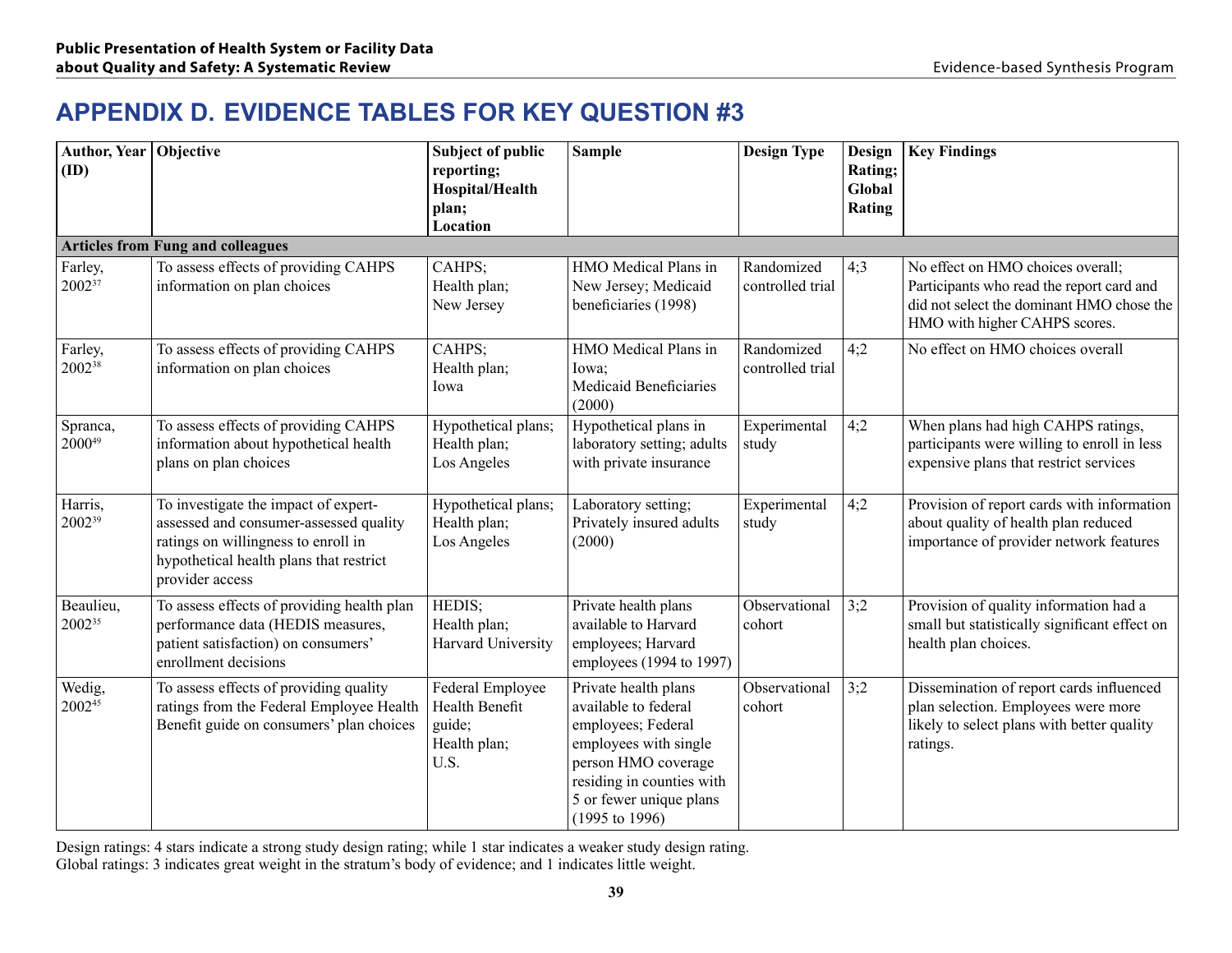| Author, Year Objective<br>(ID) |                                                                                                                                                                                                                                                             | <b>Subject of public</b><br>reporting;<br>Hospital/Health<br>plan;<br>Location | <b>Sample</b>                                                                                                                                                 | <b>Design Type</b>        | Design<br>Rating;<br>Global<br>Rating | <b>Key Findings</b>                                                                                                                                                                                                                                             |
|--------------------------------|-------------------------------------------------------------------------------------------------------------------------------------------------------------------------------------------------------------------------------------------------------------|--------------------------------------------------------------------------------|---------------------------------------------------------------------------------------------------------------------------------------------------------------|---------------------------|---------------------------------------|-----------------------------------------------------------------------------------------------------------------------------------------------------------------------------------------------------------------------------------------------------------------|
| Jin, 2005 <sup>30</sup>        | To assess effects of providing quality<br>ratings from the Federal Employee Health<br>Benefit guide on plan choices                                                                                                                                         | Federal Employee<br>Health Benefit<br>guide;<br>Health plan;<br>U.S.           | Private health plans<br>serving federal<br>employees; Federal<br>employees, retirees,<br>and surviving family<br>of deceased federal<br>employees (1998-1999) | Observational<br>cohort   | 3:3                                   | Overall, inertia in health plan enrollment<br>decisions. For individuals affected by<br>performance ratings, better scores were<br>associated with increased likelihood of<br>selecting the plan.                                                               |
| Scanlon,<br>200243             | To assess effects of providing HEDIS and<br>patient satisfaction ratings on plan choices                                                                                                                                                                    | HEDIS;<br>Health plan;<br>General Motors;                                      | <b>General Motors</b><br>employees (1996-1997);<br>Private health plans<br>(HMO only)                                                                         | Observational<br>cohort   | 3:3                                   | Employees avoided plans with many below<br>average ratings and would be willing to<br>pay more to avoid plans with lower ratings,<br>but were not strongly attacted to plans with<br>many superior ratings.                                                     |
| Mennemeyer,<br>199752          | To assess the relationship between the re-<br>lease of HCFA hospital-specific mortality<br>rates and utilization (discharges); to com-<br>pare the impact of releasing HCFA mor-<br>tality rates to press reports of unexpected<br>deaths, on utilizations. | HCFA;<br>Hospital;<br>U.S.                                                     | Community hospitals<br>treating Medicare<br>patients (1984-1992)                                                                                              | Observational<br>cohort   | 3:2                                   | Hospitals with mortality rates two times<br>that expected by HCFA had less than one<br>fewer discharge per week in the first year;<br>press reports of single, unexpected deaths<br>was associated with 9% reduction in<br>hospital discharges within one year. |
| Vladeck,<br>198855             | To examine relationship between mortality<br>rate outlier status and hospital CABG<br>volume/quality improvement activity<br>following CSRS implementation                                                                                                  | <b>NYS CSRS;</b><br>Hospital;<br>New York                                      | All New York general<br>acute hospitals serving<br>Medicare patients (~1985<br>to ~1986)                                                                      | Analysis of<br>Time Trend | 2;1                                   | No significant effect on occupancy rates                                                                                                                                                                                                                        |
| Mukamel,<br>199851             | To measure the relationship between<br>provider (hospital, physician) ratings in<br>the CSRS and rates of growth in fee-for-<br>service market share                                                                                                        | <b>NYS CSRS:</b><br>Hospital;<br>New York                                      | All New York hospitals<br>performing CABG (1990<br>to 1993)                                                                                                   | Observational<br>cohort   | 2;1                                   | Hospitals with better outcomes<br>experienced higher rates of growth in<br>market share                                                                                                                                                                         |
| Hannan,<br>199454              | To determine if mortality rate outlier<br>status was associated with overall<br>improvement in risk-adjusted mortality<br>and changes in provider volume of CABG<br>operations performed following the<br>implementation of the CSRS                        | <b>NYS CSRS;</b><br>Hospital;<br>New York                                      | All New York hospital<br>performing CABG (1989<br>to 1992)                                                                                                    | Observational<br>cohort   | 3;2                                   | No association between mortality rate<br>outlier status and hospital volume                                                                                                                                                                                     |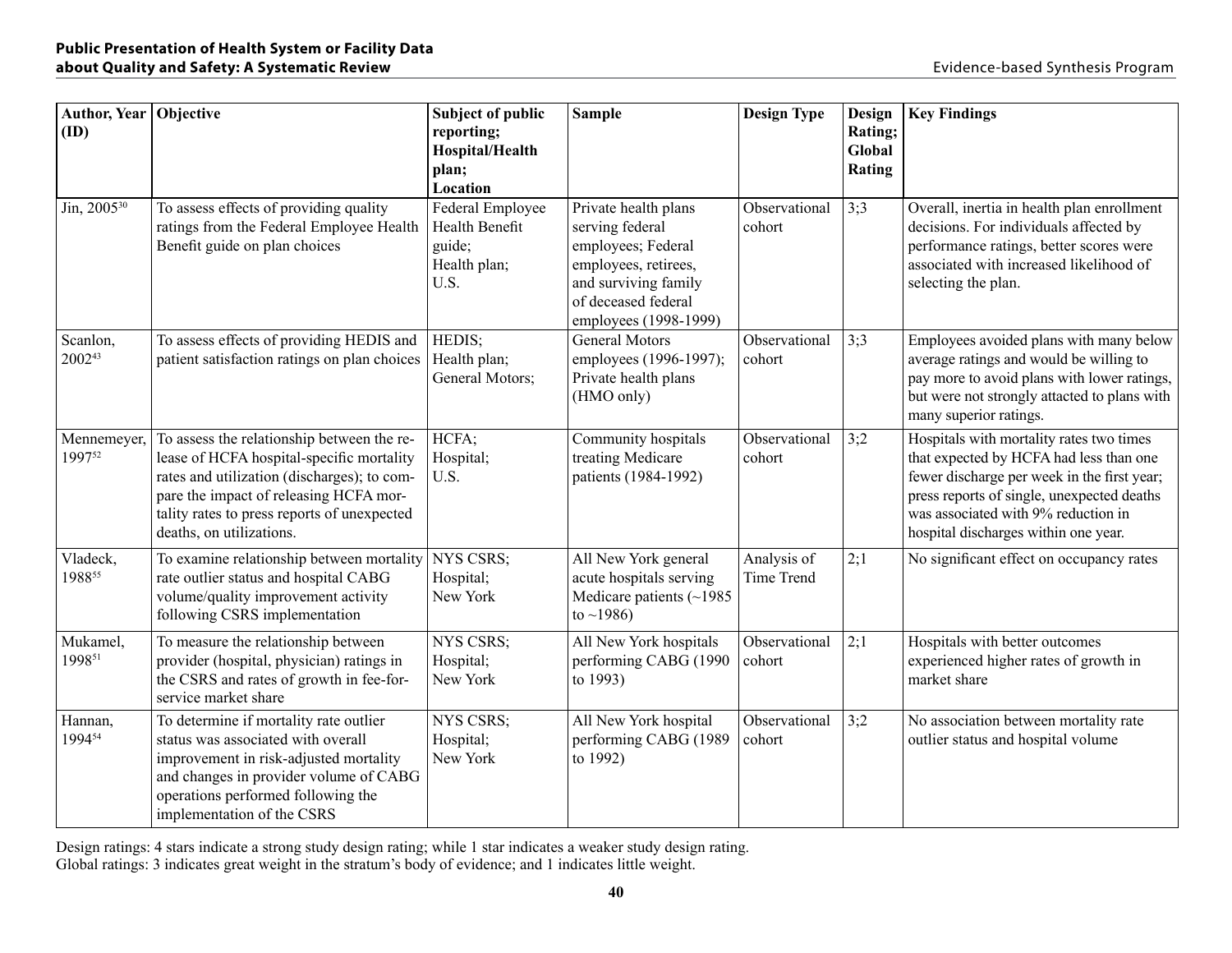| Author, Year   Objective<br>(ID) |                                                                                                                                                                                                                                                             | <b>Subject of public</b><br>reporting;<br>Hospital/Health<br>plan;<br>Location | <b>Sample</b>                                                                                                                                                                                 | <b>Design Type</b>                                    | Design<br>Rating;<br>Global<br><b>Rating</b> | <b>Key Findings</b>                                                                                                                                                                                                                                                                                                 |
|----------------------------------|-------------------------------------------------------------------------------------------------------------------------------------------------------------------------------------------------------------------------------------------------------------|--------------------------------------------------------------------------------|-----------------------------------------------------------------------------------------------------------------------------------------------------------------------------------------------|-------------------------------------------------------|----------------------------------------------|---------------------------------------------------------------------------------------------------------------------------------------------------------------------------------------------------------------------------------------------------------------------------------------------------------------------|
| Chassin,<br>200236               | To examine relationship between mortality<br>rate outlier status and hospital CABG<br>volume/quality improvement activity<br>following the CSRS implementation                                                                                              | NYS CSRS;<br>Hospital;<br>New York                                             | New York hospitals with<br>the highest and lowest<br>CABG mortality from<br>1989-1995                                                                                                         | Analysis of<br>Time Trend                             | 2;1                                          | Small changes in market share and<br>less than half the time in the expected<br>direction                                                                                                                                                                                                                           |
| Jha, 2006 <sup>29</sup>          | To examine the relationship between<br>providers' CSRS rankings and market<br>share; to examine impact of cardiac<br>surgeons' performance on the likelihood<br>of ceasing practice in New York                                                             | <b>NYS CSRS:</b><br>Hospital;<br>New York                                      | All New York hospitals<br>performing CABG for<br>more than 3 years (1989)<br>to 2002)                                                                                                         | <b>Time Series</b><br>(for market)<br>share analysis) | 3:2                                          | No significant relationship between<br>ranking and subsequent market share                                                                                                                                                                                                                                          |
| Baker, 2003 <sup>34</sup>        | To examine market share following the<br>release of risk-adjusted 30-day mortality<br>rates for six acute conditions as part of the<br>CHQC program                                                                                                         | CHQC;<br>Hospital;<br>Northeast Ohio                                           | 30 nonfederal hospitals<br>(1991 to 1997)                                                                                                                                                     | <b>Time Series</b>                                    | 3:2                                          | No statistically significant relationship<br>overall between higher than expected<br>mortality rates and market share                                                                                                                                                                                               |
| Romano,<br>200433                | To examine the relationship between<br>outlier status in California & New<br>York public reports in three conditions/<br>procedures (CABG mortality in<br>New York, AMI and postdiskectomy<br>complications in California) and hospital<br>volume           | NYS CSRS and CA;<br>New York and<br>California                                 | All licensed hospitals<br>in New York State<br>performing CABG,<br>non-federal hospitals<br>in California except<br>Kaiser hospitals and<br>state developmental and<br>correctional hospitals | <b>Time Series</b>                                    | 3;2                                          | No significant AMI-related volume<br>changes among outlier hospitals. Slight<br>increase in lumbar diskectomy-related<br>volume for low-complication outliers.<br>Significant transient increase in CABG<br>volume for low-mortality hospitals and<br>transient decrease in volume for high-<br>mortality outliers. |
| Hibbard,<br>2005 <sup>4</sup>    | To compare the impact of public<br>(QualityCounts), internal (private) and<br>no reporting on quality improvement<br>activity, market share, and risk-adjusted<br>performance (three clinical areas--hip/knee<br>surgery, cardiac care, and obstetric care) | QualityCounts;<br>Hospital;<br>South central<br>Wisconsin                      | Hospitals participating<br>in Quality Counts; 24<br>Hospitals                                                                                                                                 | Analysis of<br>Time Trend                             | 2;2                                          | No significant changes in market share for<br>hospital with publicly-reported data. No<br>results given for internal or no reporting<br>groups.                                                                                                                                                                     |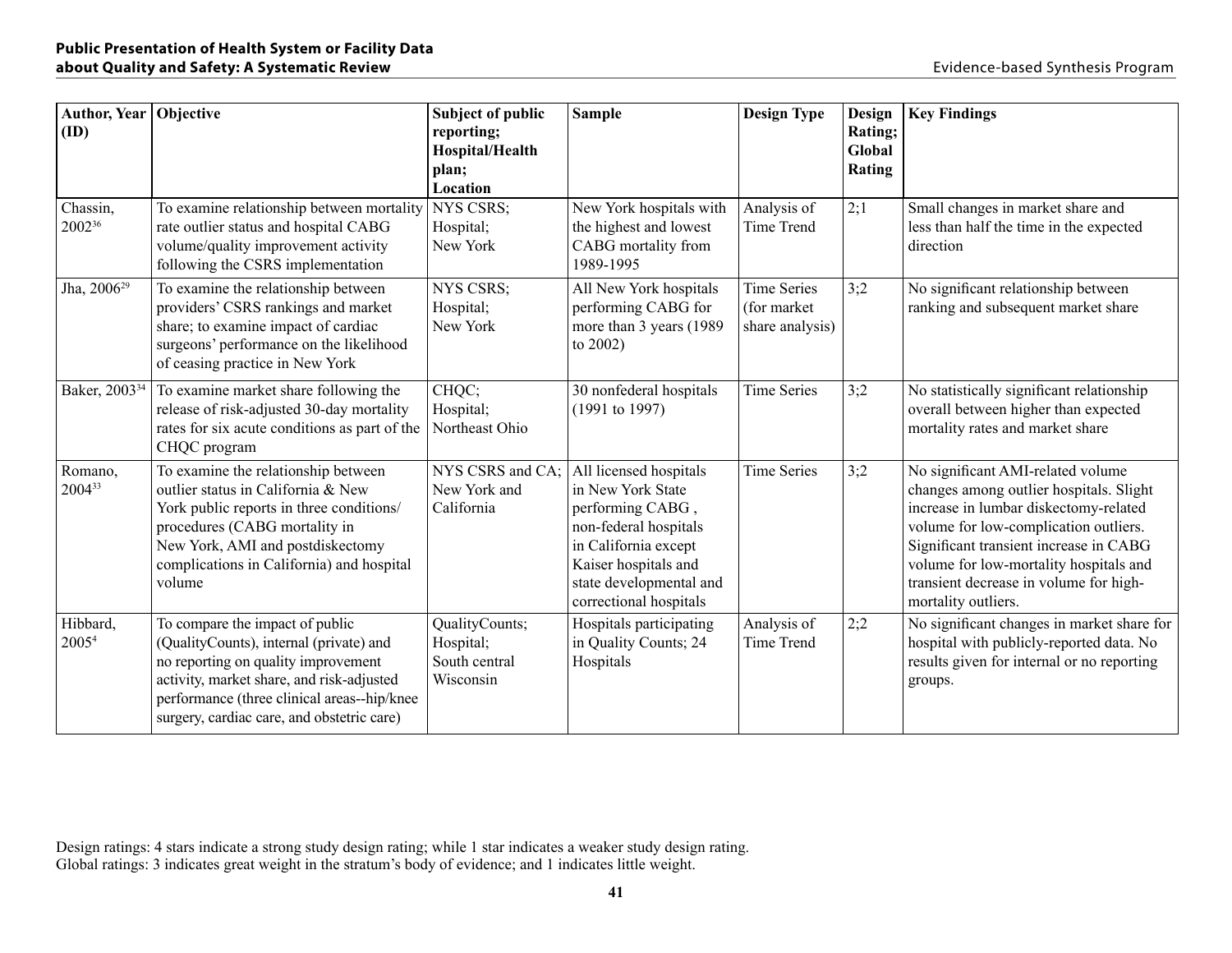| Author, Year   Objective<br>(ID) |                                                                                                                                                                                       | <b>Subject of public</b><br>reporting;<br>Hospital/Health<br>plan;<br>Location | <b>Sample</b>                                                                                                                                                      | <b>Design Type</b>                                                                        | Design<br>Rating;<br>Global<br>Rating | <b>Key Findings</b>                                                                                                                                                                                                                                                                                                                                                 |
|----------------------------------|---------------------------------------------------------------------------------------------------------------------------------------------------------------------------------------|--------------------------------------------------------------------------------|--------------------------------------------------------------------------------------------------------------------------------------------------------------------|-------------------------------------------------------------------------------------------|---------------------------------------|---------------------------------------------------------------------------------------------------------------------------------------------------------------------------------------------------------------------------------------------------------------------------------------------------------------------------------------------------------------------|
|                                  | New articles not in Fung and colleagues                                                                                                                                               |                                                                                |                                                                                                                                                                    |                                                                                           |                                       |                                                                                                                                                                                                                                                                                                                                                                     |
| Cutler,<br>200432                | To examine whether where patients go for<br>bypass surgery (the distribution of patients)<br>across providers) affected by report cards                                               | <b>NYS CSRS;</b><br>Hospital,<br>New York State                                | All hospitals performing<br>bypass surgery in New<br>York (3,406 patients in<br>the baseline year)                                                                 | Observational,<br>time series--<br>across hospital<br>rather than<br>statewide<br>trends. | 3:3                                   | Hospitals identified as high-mortality by<br>the report experienced an approximated<br>10% decline in bypass surgery (4.9 fewer<br>patients with hospital averages of 50<br>surgeries per month, significant at the 0.5<br>level); while low mortality hospitals do not<br>experience an increase. The reduction is in<br>low-severity, not high severity patients. |
| Harris,<br>200240                | To determine if consumers perceive the<br>quality of health plans and how quality<br>relates to their choice of health plan.                                                          | N/A;<br>Health plan;<br>Minneapolis and St.<br>Paul, MN                        | Randomly-selected<br>eligible employees<br>interviewed by phone.<br>721 interviewed. 91%<br>response rate. Limited<br>to unmarried employees<br>with no dependents | Observational:<br>cross sectional                                                         | 3:2                                   | Incorporating information from<br>consumers about how important to them<br>different attributes of health plans are<br>improves models that explain health plan<br>choice.                                                                                                                                                                                          |
| Dixon,<br>200827                 | To examine the influence of health plan<br>(consumer driven health plan versus<br>preferred provider organization) on the<br>use of health-related information and<br>health services | $N/A$ ;<br>Health plan;<br>Large manufacturing<br>company                      | Health plan/HMO; US;<br>Employees of a large<br>manufacturing company                                                                                              | Observational,<br>time series (no<br>concurrent)                                          | 2;1                                   | Enrollees in lower-deductible CDHP were<br>most likely to start using information.<br>Enrollees in high-deductible CDHP were<br>more likely to use cost information than<br>PPO enrollees. Variation in information<br>seeking decreased throughout study.                                                                                                          |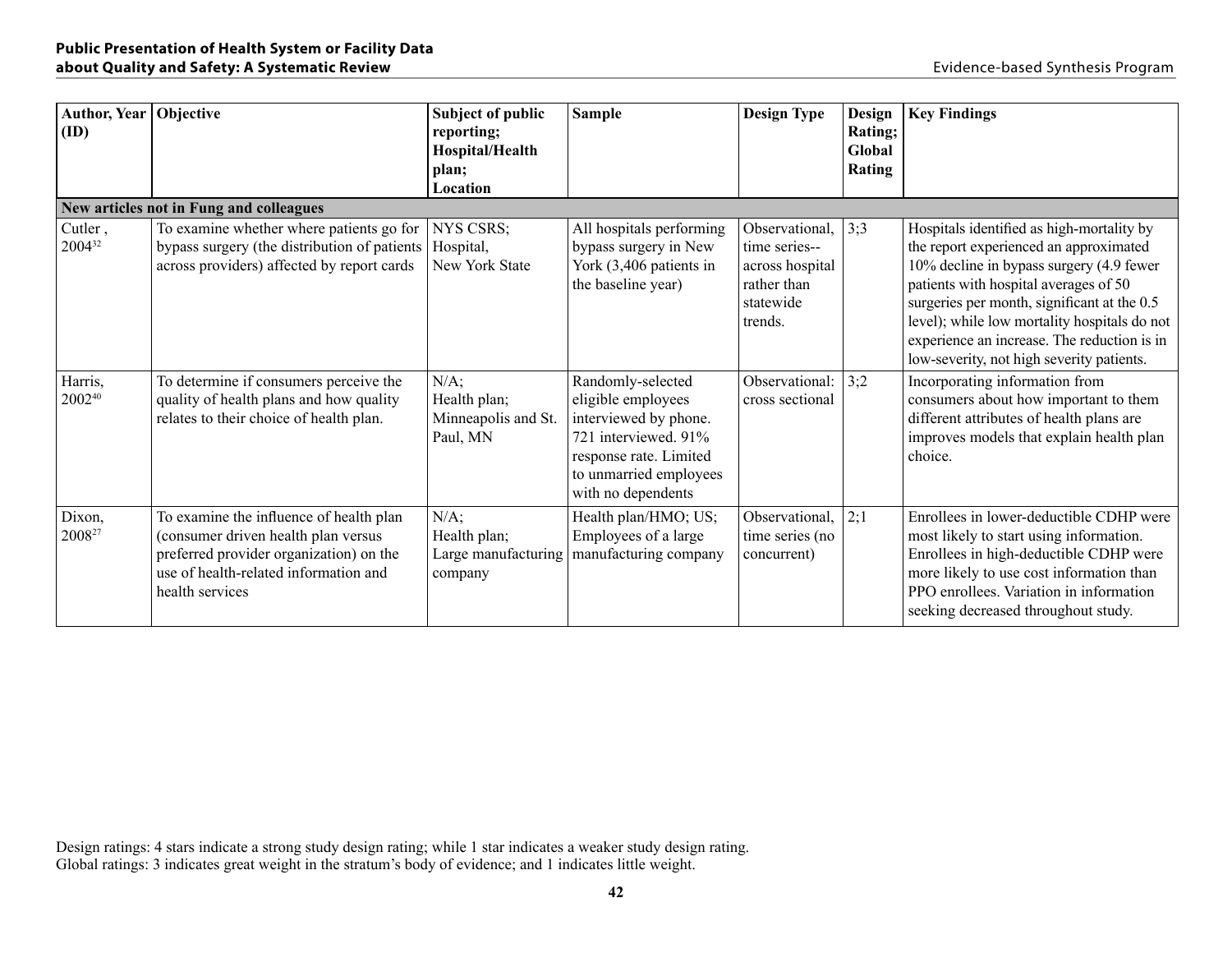## **APPENDIX E. Evidence Tables for Key Question #4**

| Author, Year   Objective |                                                                                                                                                                                                                                                                                                                                                                      | <b>Subject of public</b>                                                       | <b>Sample</b>                                                                                                                                 | <b>Design Type</b>                  | <b>Design</b>     | <b>Key Findings</b>                                                                                                                                                                                                                                                                                      |
|--------------------------|----------------------------------------------------------------------------------------------------------------------------------------------------------------------------------------------------------------------------------------------------------------------------------------------------------------------------------------------------------------------|--------------------------------------------------------------------------------|-----------------------------------------------------------------------------------------------------------------------------------------------|-------------------------------------|-------------------|----------------------------------------------------------------------------------------------------------------------------------------------------------------------------------------------------------------------------------------------------------------------------------------------------------|
| (ID)                     |                                                                                                                                                                                                                                                                                                                                                                      | reporting;<br>Hospital/Health plan;                                            |                                                                                                                                               |                                     | Rating;<br>Global |                                                                                                                                                                                                                                                                                                          |
|                          |                                                                                                                                                                                                                                                                                                                                                                      | Location                                                                       |                                                                                                                                               |                                     | Rating            |                                                                                                                                                                                                                                                                                                          |
|                          | <b>Impact on Quality Improvement Activity Articles from Fung</b>                                                                                                                                                                                                                                                                                                     |                                                                                |                                                                                                                                               |                                     |                   |                                                                                                                                                                                                                                                                                                          |
| Chassin,<br>200236       | To examine relationship between<br>mortality rate outlier status and<br>hospital CABG volume/quality<br>improvement activity following the<br>implementation of the CSRS                                                                                                                                                                                             | <b>NYS CSRS;</b><br>Hospital;<br>New York State                                | Key informants at four<br>hospitals and state officials<br>directly involved in efforts<br>to quality improvement<br>efforts at the hospitals | Case Series                         | 1;1               | Increase in quality improvement<br>activity (e.g., staffing policy changes,<br>multidisciplinary approach to examining<br>care processes, changes in operating room<br>schedule)                                                                                                                         |
| Dziuban,<br>199459       | To document a hospital's response<br>to being identified as a high risk-<br>adjusted mortality outlier in the<br><b>CSRS</b>                                                                                                                                                                                                                                         | <b>NYS CSRS:</b><br>Hospital;<br>New York State                                | One outlier hospital                                                                                                                          | Case Study                          | 1;1               | Quality improvement activity increased<br>(change in timing $&$ technique used for<br>patients undergoing emergent CABG,<br>change in hospital policies)                                                                                                                                                 |
| Bentley,<br>199860       | To determine whether Pennsylvania<br><b>Health Care Cost Containment</b><br>Council's Consumer Guide to<br>CABG, which compared in-hospital<br>mortality rates, led to more changes<br>in Pennsylvania hospitals' CABG<br>policies/practices than in New Jersey<br>hospitals, which were not required to<br>publicly-report performance results                      | Pennsylvania<br>consumer guide;<br>Hospital;<br>Pennsylvania and New<br>Jersey | Key informants at the<br>hospitals identified by the<br>chief executive officers of<br>these hospitals; Hospitals<br>providing CABG surgery   | Survey<br>(Descriptive)             | 1:1               | Response in Pennsylvania hospitals (e.g.,<br>recruited staff, started continuous quality<br>improvement program to improve CABG<br>procedures). More changes in Pennsylvania<br>than New Jersey hospitals (no formal<br>statistical testing because small sample<br>size)                                |
| Hibbard,<br>200358       | To compare the effects of public<br>reporting (QualityCounts) to<br>confidential reporting and no<br>reporting, on quality improvement<br>activity, market share (hospital<br>discharges), and risk-adjusted<br>performance (two summary indices<br>of adverse events and indices in three<br>clinical areas--hip/knee surgery,<br>cardiac care, and obstetric care) | QualityCounts;<br>Hospital;<br>South central<br>Wisconsin                      | Hospitals participating in<br>Quality Counts (n=24)                                                                                           | Controlled<br>Before/After<br>Trial | 3:1               | Compared to hospitals that received<br>confidential reports or no reports,<br>QualityCounts hospital did not engage in<br>more quality improvements overall, but<br>they did engage in a statistically higher<br>number of quality improvement efforts<br>specific to the areas included in the reports. |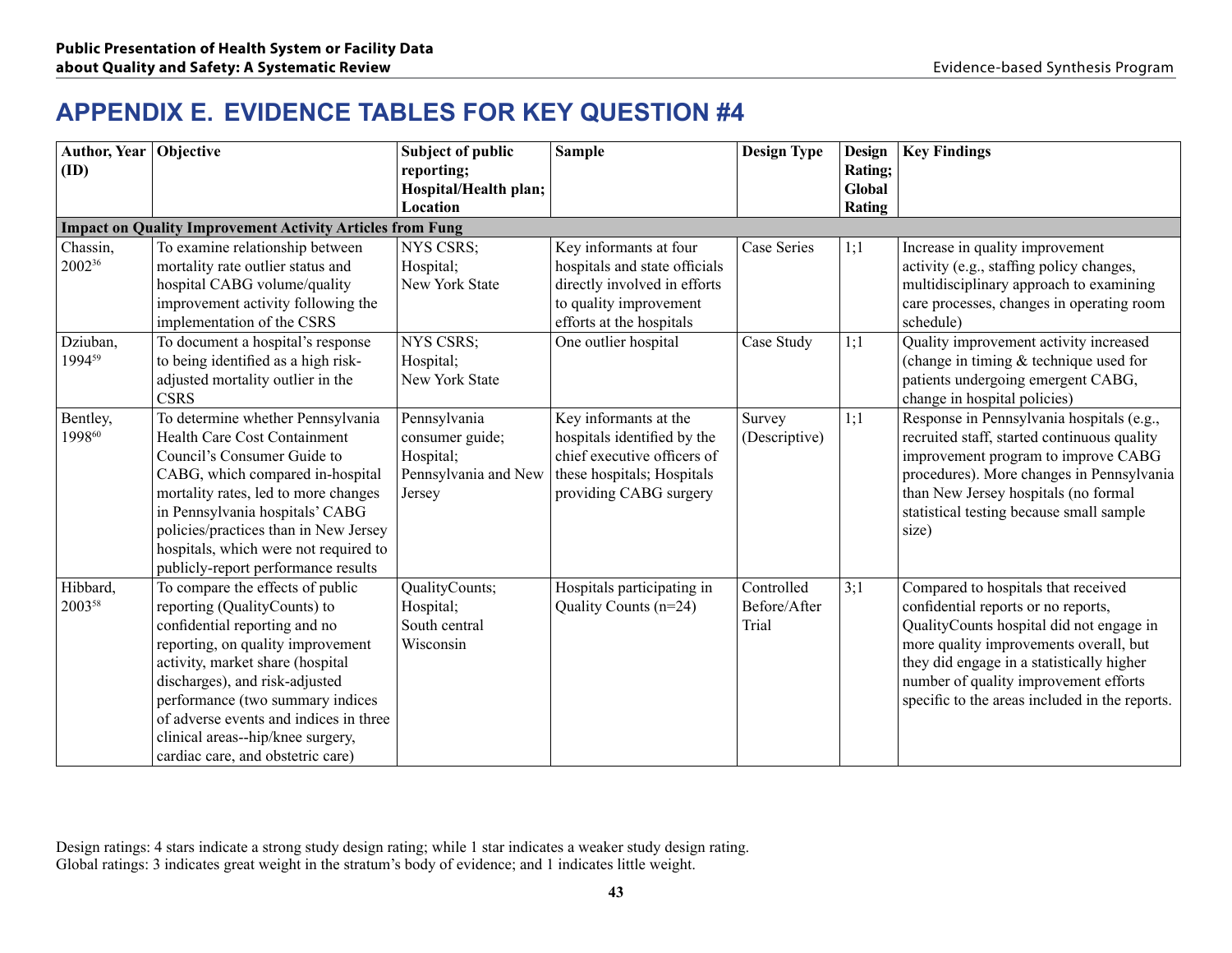| Author, Year Objective<br>(ID) |                                                                                                                                                                                                                                                                                                                                                      | <b>Subject of public</b><br>reporting;<br>Hospital/Health plan;<br>Location | <b>Sample</b>                                                                                                                                                                                                 | <b>Design Type</b>                                                   | <b>Design</b><br>Rating;<br>Global<br>Rating | <b>Key Findings</b>                                                                                                                                                                                                                                |
|--------------------------------|------------------------------------------------------------------------------------------------------------------------------------------------------------------------------------------------------------------------------------------------------------------------------------------------------------------------------------------------------|-----------------------------------------------------------------------------|---------------------------------------------------------------------------------------------------------------------------------------------------------------------------------------------------------------|----------------------------------------------------------------------|----------------------------------------------|----------------------------------------------------------------------------------------------------------------------------------------------------------------------------------------------------------------------------------------------------|
| Hibbard,<br>2005 <sup>4</sup>  | To compare the impact of public<br>(QualityCounts), internal (private)<br>and no reporting, on quality<br>improvement activity, market share<br>(hospital discharges), and risk-<br>adjusted performance (two summary<br>indices of adverse events and indices<br>in three clinical areas--hip/knee<br>surgery, cardiac care, and obstetric<br>care) | QualityCounts;<br>Hospital;<br>South central<br>Wisconsin                   | Hospitals participating in<br>Quality Counts (n=24)                                                                                                                                                           | Descriptive<br>(survey)<br>(for quality)<br>improvement<br>analysis) | 1;1                                          | Out of seven possible activities, mean<br>number of quality improvement activities<br>was 4.1 overall; 5.7 for hospitals with<br>improved ratings; 2.6 with no change in<br>ratings; 4 with decrease in ratings (no<br>formal statistical testing) |
| Rosenthal,<br>199862           | To study quality improvement<br>activities following release of CHQC<br>reports of mortality rates, length of<br>stay, and cesarean section rates (all<br>measures severity-adjusted)                                                                                                                                                                | CHQC;<br>Hospital;<br>Cleveland                                             | One academic and three<br>community hospitals<br>of varying size in the<br>Cleveland area                                                                                                                     | Case Series                                                          | 1;1                                          | Quality improvement activities<br>increased (e.g., interdisciplinary process<br>improvement teams, detailed review of<br>processes of care, development of practice<br>guidelines)                                                                 |
| Tu, 2003 <sup>61</sup>         | To study the impact of the<br>"Cardiovascular Health and Services<br>in Ontario: AN ICES Atlas," which<br>reports hospital-specific acute<br>myocardial infarction performance<br>measures, on quality improvement<br>activity                                                                                                                       | ICES;<br>Hospital;<br>Ontario, Canada                                       | All Ontario hospitals<br>providing acute myocardial<br>infarction care; Physicians<br>working in Ontario hospitals<br>representing 62 of 121<br>eligible hospitals (52%<br>overall hospital response<br>rate) | Descriptive<br>(survey)                                              | 1:1                                          | 54% of respondents indicated that one or<br>more changes were made at their hospital                                                                                                                                                               |
| Longo,<br>199763               | To examine the impact of Missouri<br>Department of Health's obstetrics<br>consumer report, which provides<br>structure, process, and outcomes<br>measures, on quality improvement<br>activity and clinical outcomes                                                                                                                                  | MO Dept. Health<br>obstetrics consumer<br>report;<br>Hospital;<br>Missouri  | All hospitals providing<br>obstetric care; Key<br>informant designated by<br>hospital administrators at<br>82 hospitals (93% response<br>rate)                                                                | Descriptive<br>(survey)                                              | 1;1                                          | Hospitals instituted services (e.g., hospital<br>policy for that infants ride in car seats<br>upon discharge, formal neonatal transfer<br>agreements) after the reports were<br>published                                                          |
| Luce, 1996 <sup>65</sup>       | To describe quality improvement<br>activity following the California<br>OSHPD's CHOP report featuring<br>risk-adjusted outcomes                                                                                                                                                                                                                      | OSHPD CHOP;<br>Hospital;<br>California                                      | All California non-federal<br>hospitals; 17 out of 22 public<br>hospitals that are members of<br>the California Association of<br>Public Hospitals and Health<br>Systems                                      | Descriptive<br>(survey)                                              | 1;1                                          | Minimal impact on quality improvement<br>activity                                                                                                                                                                                                  |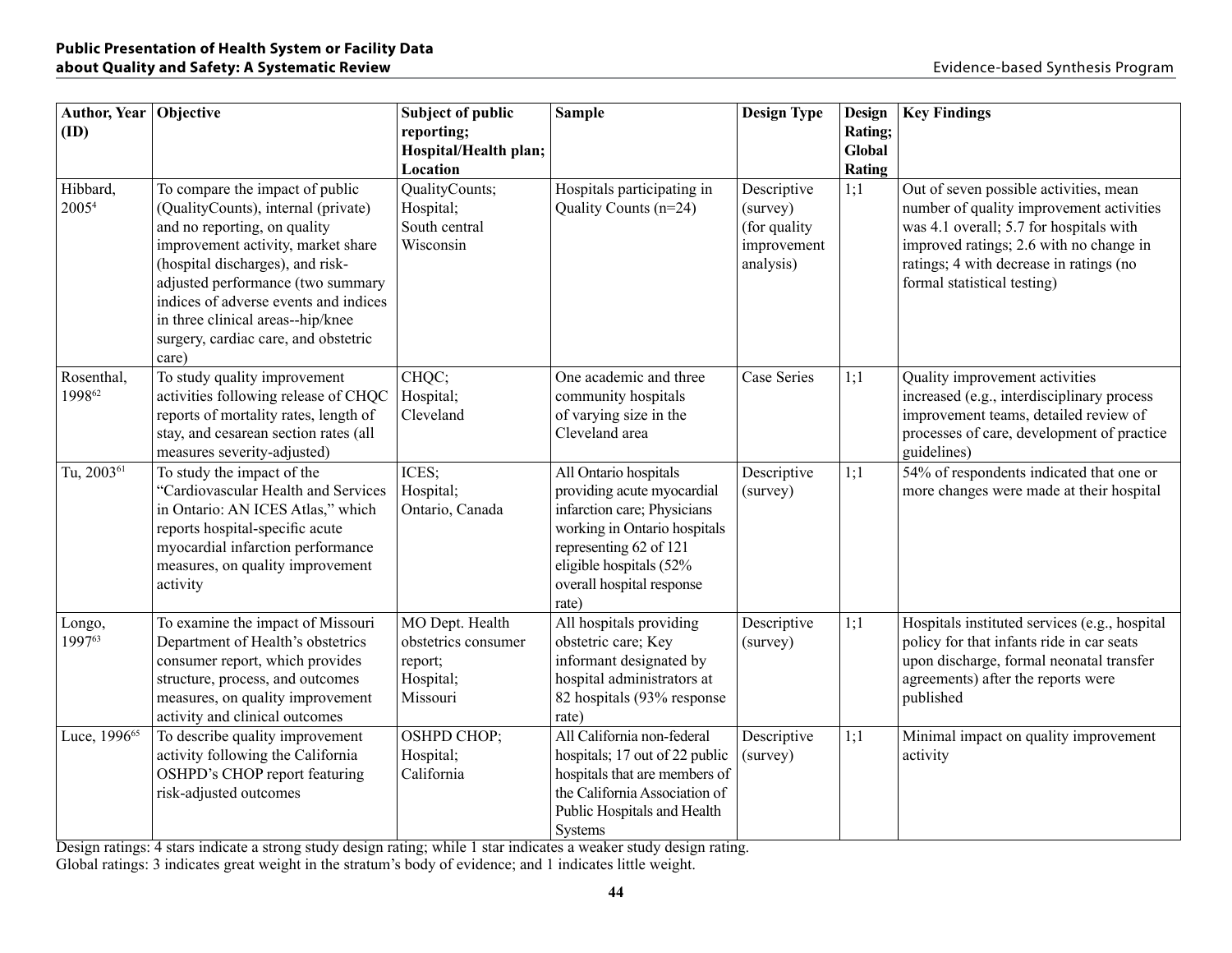| Author, Year   Objective<br>(ID) |                                                                                                                                                                                                              | <b>Subject of public</b><br>reporting;<br>Hospital/Health plan;<br>Location | <b>Sample</b>                                                                                                                | <b>Design Type</b>      | <b>Design</b><br>Rating;<br>Global<br>Rating | <b>Key Findings</b>                                                                                                                                                                                                                                                                                                                                                                                                                                                                                             |
|----------------------------------|--------------------------------------------------------------------------------------------------------------------------------------------------------------------------------------------------------------|-----------------------------------------------------------------------------|------------------------------------------------------------------------------------------------------------------------------|-------------------------|----------------------------------------------|-----------------------------------------------------------------------------------------------------------------------------------------------------------------------------------------------------------------------------------------------------------------------------------------------------------------------------------------------------------------------------------------------------------------------------------------------------------------------------------------------------------------|
| Rainwater,<br>199866             | To describe the impact of publicly<br>reporting California's CHOP risk-<br>adjusted 30-day inpatient mortality<br>rates for patients with acute<br>myocardial infarction, on quality<br>improvement activity | OSHPD CHOP;<br>Hospital;<br>California                                      | California non-federal<br>acute care hospitals; 39<br>key informants at a sample<br>of acute care hospitals in<br>California | Interviews              | 1;1                                          | Minimal impact on quality improvement<br>activity (2/3 respondents indicated no<br>specific QI activity)                                                                                                                                                                                                                                                                                                                                                                                                        |
| Mannion,<br>200564               | To describe impact of the National<br>Health Service (NHS) star<br>performance ratings on quality<br>improvement efforts                                                                                     | NHS;<br>Hospital;<br>United Kingdom                                         | All hospital trusts; Staff<br>at four low performing<br>hospital trusts and two high<br>performing hospital trusts           | Case series             | 1;1                                          | Ratings transmitted important priorities<br>from central government and helped direct<br>and concentrate front-line resources. Public<br>reporting led to tunnel vision and distortion<br>of clinical priorities and disincentive to<br>improve performance among high-rated<br>organizations.                                                                                                                                                                                                                  |
|                                  | <b>Impact on Quality Improvement Articles, not in Fung</b>                                                                                                                                                   |                                                                             |                                                                                                                              |                         |                                              |                                                                                                                                                                                                                                                                                                                                                                                                                                                                                                                 |
| Wang, 2010 <sup>57</sup>         | To examine the impact of report<br>cards on provider volume (hospital<br>and surgeons) and on patient<br>matching with surgeons.                                                                             | Hospital CABG<br>Volume                                                     | Hospitals in PA who<br>perform 30 or more CABG<br>per year between 3rd Q 1998<br>and $1st$ Q 2006                            | Observational<br>Cohort | 3; 2                                         | Report cards have no significant impact<br>on hospital surgical volume and do not<br>change the population of patients who have<br>CABG. Report cards have a larger impact<br>on the distribution of healthier patients as<br>opposed to sicker across hospitals. Bad<br>rating takes a year to have an effect on<br>volume which was estimated as a decrease<br>in quarterly CABG cases of about 15%.<br>These were almost all among low severity<br>CABG cases. This effect did not persist<br>past one year. |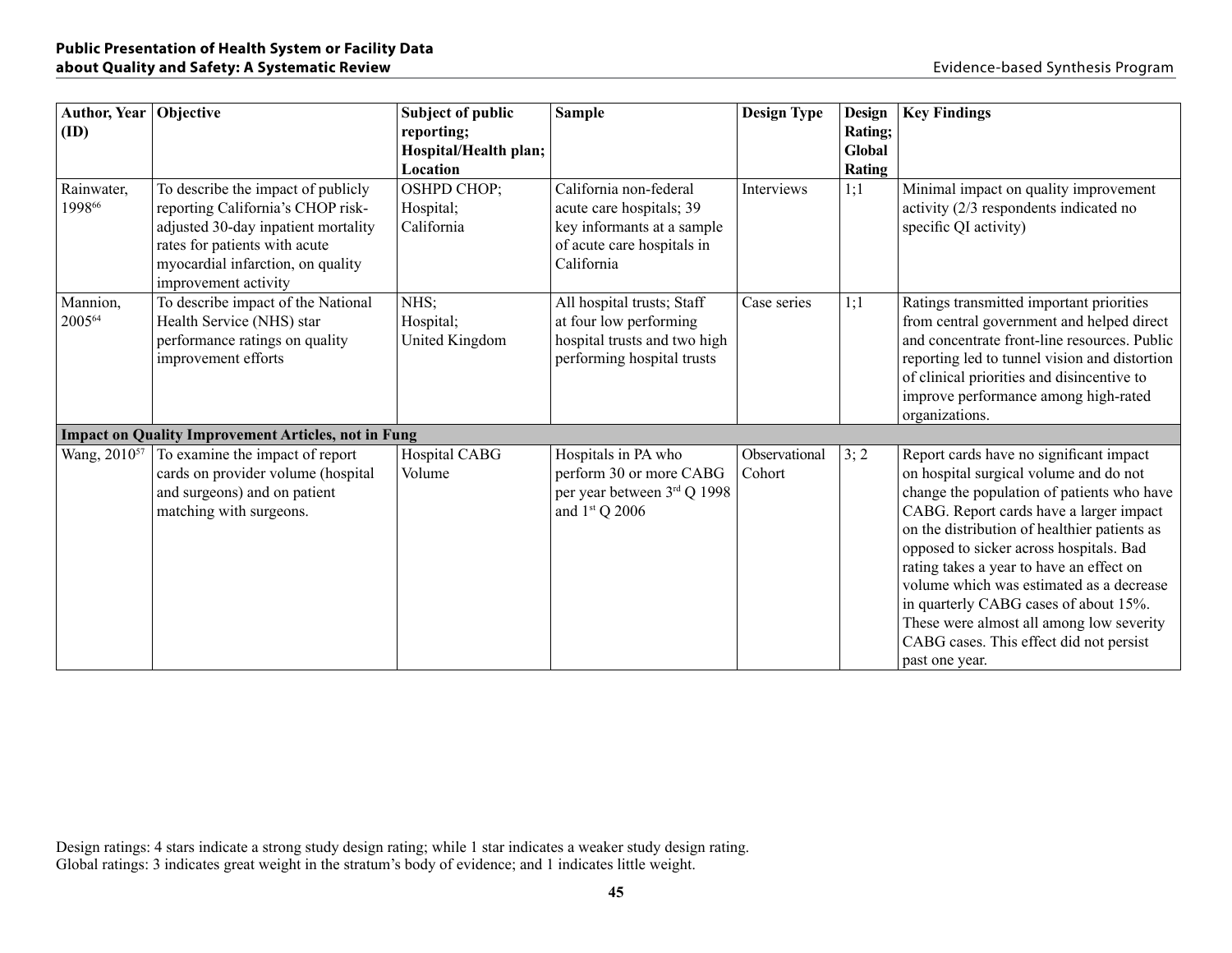| Author, Year   Objective<br>(ID) |                                                                                                                                                                                                                                                                                                                                                                         | <b>Subject of public</b><br>reporting;<br>Hospital/Health plan;<br>Location      | <b>Sample</b>                                                                                                                 | <b>Design Type</b>                                           | <b>Design</b><br>Rating;<br>Global<br><b>Rating</b> | <b>Key Findings</b>                                                                                                                                                                                                                                                                                                                                                                               |
|----------------------------------|-------------------------------------------------------------------------------------------------------------------------------------------------------------------------------------------------------------------------------------------------------------------------------------------------------------------------------------------------------------------------|----------------------------------------------------------------------------------|-------------------------------------------------------------------------------------------------------------------------------|--------------------------------------------------------------|-----------------------------------------------------|---------------------------------------------------------------------------------------------------------------------------------------------------------------------------------------------------------------------------------------------------------------------------------------------------------------------------------------------------------------------------------------------------|
| Rainwater,<br>200556             | To evaluate the use and impact of<br>California's Quality of Care Report<br>Card (QRC), based on three questions:<br>1. Do consumers use the QRC? 2.<br>How useful to consumers are the<br>quality measures included in the QRC?<br>3. What is the impact of the QRC<br>on quality improvement and other<br>activities in the participating HMOs<br>and medical groups? | California's Quality<br>of Care Report Card<br>(QRC); Health Plan;<br>California | 6 consumer focus groups,<br>2,341 respondents to mail<br>and internet surveys, 56 key<br>informants                           | Mixed<br>methods:<br>focus groups,<br>surveys,<br>interviews | 3:3                                                 | Use is reported at over 28,000 visitors<br>to the QRC website annually, and over<br>100,000 booklets distributed. Users are most<br>interested in comparing HMOs in the plan<br>service domain, and find features like the<br>specialty care information, specific measures<br>such as mental health care, and comparative<br>performance information by health topic or<br>disease most helpful. |
|                                  | <b>Impact on Clinical Outcomes Articles From Fung</b>                                                                                                                                                                                                                                                                                                                   |                                                                                  |                                                                                                                               |                                                              |                                                     |                                                                                                                                                                                                                                                                                                                                                                                                   |
| Hannan,<br>199471                | To assess changes in in-hospital<br>mortality rates of CABG patients<br>following the publication of mortality<br>data in the CSRS                                                                                                                                                                                                                                      | <b>NYS CSRS;</b><br>Hospital;<br>New York                                        | All New York hospitals<br>performing CABG; 57187<br>patients undergoing CABG<br>$(1989-1992)$                                 | Analysis of<br>Time Trend                                    | 2:2                                                 | RAMR decreased from 4.17% to 2.45%.                                                                                                                                                                                                                                                                                                                                                               |
| Dziuban,<br>199459               | To document a hospital's response<br>to being identified as a high risk-<br>adjusted mortality outlier in the<br><b>CSRS</b>                                                                                                                                                                                                                                            | <b>NYS CSRS;</b><br>Hospital;<br>New York                                        | One poor performing<br>hospital                                                                                               | Case Study                                                   | 1;1                                                 | Excess mortality was localized to high-<br>acuity patients undergoing emergent<br>CABG. Mortality decreased to zero<br>following focused effort to optimize<br>management of these patients.                                                                                                                                                                                                      |
| Hannan,<br>199454                | To determine if mortality rate outlier<br>status was associated with changes<br>in CABG-related in-hospital risk-<br>adjusted mortality rates following the<br>implementation of the CSRS                                                                                                                                                                               | NYS CSRS;<br>Hospital;<br>New York                                               | All New York hospitals<br>performing CABG; All New<br>York patients discharged<br>after CABG (1989 to 1992)                   | Analysis of<br>Time Trend                                    | 2:2                                                 | Reductions in RAMR, especially among<br>hospitals that had highest initial mortality<br>rates. Convergence in risk-adjusted mortality<br>rates among hospitals initially identified as<br>high, medium, and low performers.                                                                                                                                                                       |
| Peterson,<br>199872              | To examine the impact of the CSRS<br>on in-hospital mortality rates by<br>comparing unadjusted mortality<br>rates in New York to other states. To<br>examine the impact of the CSRS on<br>in-state access to CABG and referral<br>out-of-state of patients in need of<br>CABG                                                                                           | NYS CSRS;<br>Hospital;<br>New York                                               | All hospitals performing<br>CABG; Medicare patients<br>65 or older who underwent<br>CABG in a U.S. hospital<br>(1987 to 1992) | Observational<br>cohort                                      | 3:3                                                 | Both unadjusted and risk-adjusted mortality<br>rates in New York declined more than in<br>other states.<br>NY MI patients were less likely to receive<br>CABG, but the overall percentage of<br>NY MI patients receiving CABG rose,<br>paralleling national trends, even among<br>higher risk elderly subsets; out-of-state<br>CABG rates declined                                                |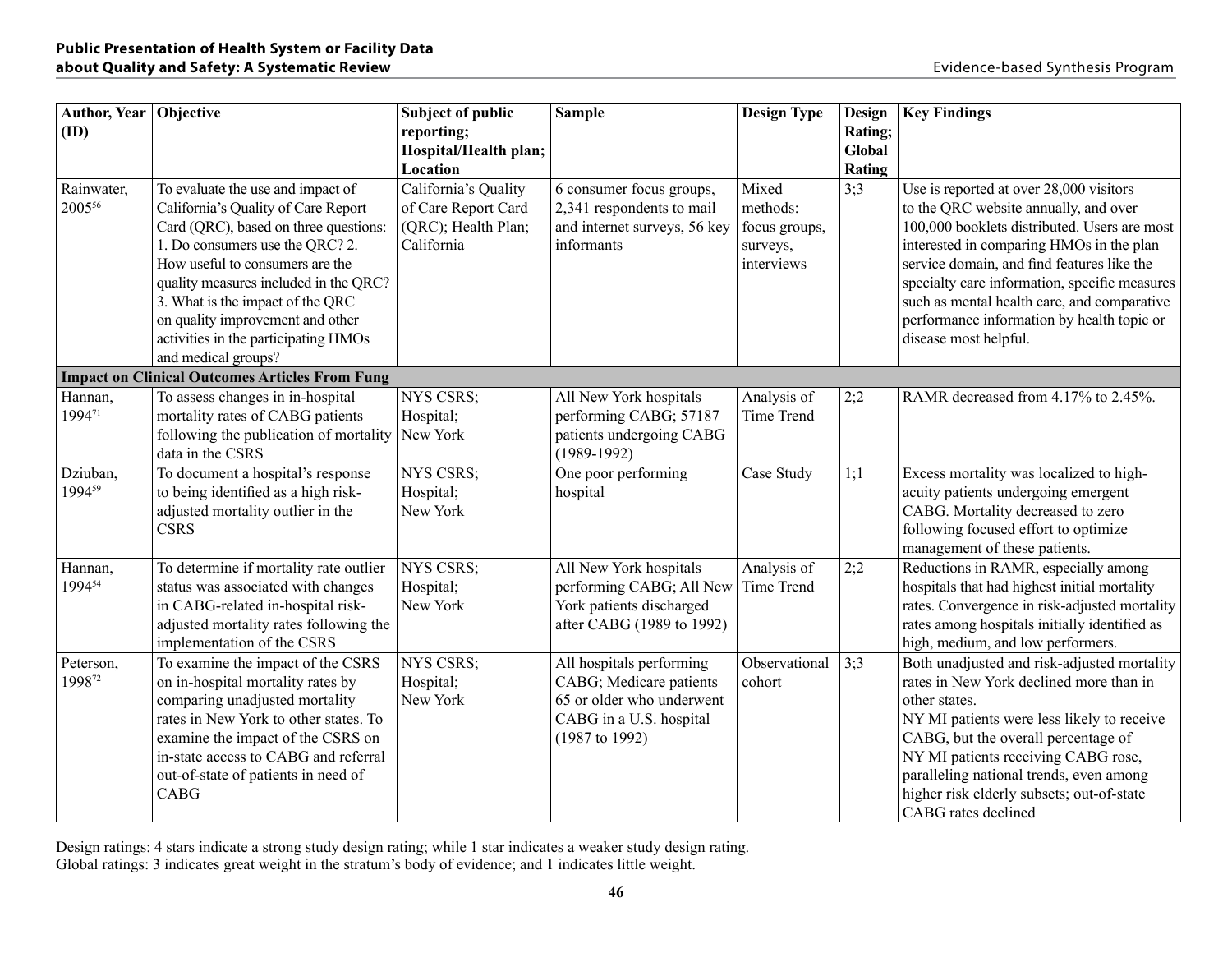| Author, Year   Objective<br>(ID) |                                                                                                                                                                                                                | <b>Subject of public</b><br>reporting;<br>Hospital/Health plan;<br>Location | <b>Sample</b>                                                                                                                                                                                                                                                                                                                                          | <b>Design Type</b>      | <b>Design</b><br>Rating;<br>Global<br><b>Rating</b> | <b>Key Findings</b>                                                                                                                                                                                                                                                                                     |
|----------------------------------|----------------------------------------------------------------------------------------------------------------------------------------------------------------------------------------------------------------|-----------------------------------------------------------------------------|--------------------------------------------------------------------------------------------------------------------------------------------------------------------------------------------------------------------------------------------------------------------------------------------------------------------------------------------------------|-------------------------|-----------------------------------------------------|---------------------------------------------------------------------------------------------------------------------------------------------------------------------------------------------------------------------------------------------------------------------------------------------------------|
| Ghali, 199773                    | To compare trends in CABG-related<br>mortality in Massachusetts (a state<br>without statewide public reporting<br>of CABG outcomes) to New York<br>(a state with public reporting) and<br>northern New England | <b>NYS CSRS;</b><br>Hospitals;<br>New York and<br>Massachusetts             | All NY hospitals performing<br>CABG; 12 Massachusetts<br>hospitals performing<br>cardiac surgery (except<br>Veterans Affairs hospitals)<br>and hospitals contained in<br>the HCFA hospital 30-day<br>unadjusted mortality dataset<br>(1990, 1992, and 1994)                                                                                            | Observational<br>cohort | 3:2                                                 | RAMR reductions in Massachusetts were<br>comparable to mortality reduction in<br>New York and northern New England;<br>unadjusted mortality trends were similar in<br>Massachusetts, New York, northern New<br>England, and the United States                                                           |
| Rosenthal,<br>199777             | To measure changes in hospital<br>mortality that occurred following<br>the implementation of the CHQC<br>reporting initiative, which publicly-<br>released in-hospital mortality rates                         | CHQC;<br>Hospital;<br>Cleveland                                             | Hospitals in the Cleveland<br>area; 101,060 consecutive<br>eligible discharges with<br>eight diagnoses (acute<br>myocardial infarction, heart<br>failure, obstructive airway<br>disease, gastrointestinal<br>hemorrhage, pneumonia,<br>stroke, CABG, and lower<br>bowel resection) from 30<br>northeastern Ohio hospitals<br>$(1992 \text{ to } 1993)$ | <b>Time Series</b>      | 3:1                                                 | Risk-adjusted mortality for most conditions<br>declined from 7.5% to 6.8%, 6.8%, and<br>6.5% for 3 periods following publication.<br>Declines in mortality rates were significant<br>in weighted linear regression analyses<br>for heart failure (0.50% per period) and<br>pneumonia (0.38% per period) |
| Baker, 2003 <sup>34</sup>        | To examine hospitals' market share<br>and 30-day risk-adjusted mortality at<br>hospitals participating in CHQC                                                                                                 | CHQC;<br>Hospital;<br>Cleveland                                             | Medicare patients receiving<br>care at these Cleveland-area<br>hospitals (1991 to 1997)                                                                                                                                                                                                                                                                | <b>Time Series</b>      | 3:2                                                 | Hospital outlier status was not significantly<br>related to changes in risk-adjusted 30-day<br>mortality between 1991 and 1997.                                                                                                                                                                         |
| Clough,<br>200278                | To measure changes in in-hospital<br>mortality rates associated with<br>the implementation of the CHQC<br>reporting initiative                                                                                 | CHQC;<br>Hospital;<br>Cleveland                                             | Hospitals included in the<br>Ohio Hospital Association's<br>inpatient discharge data<br>(1992 to 1995)                                                                                                                                                                                                                                                 | Observational<br>cohort | 3:2                                                 | No statistical difference in rate of decline in<br>combined mortality in Cleveland compared<br>to the rest of the Ohio                                                                                                                                                                                  |
| Longo,<br>199763                 | To examine the impact of Missouri<br>Department of Health's obstetrics<br>consumer report, which provides<br>structure, process, and outcomes<br>measures                                                      | MO Dept. Health<br>obstetrics consumer<br>report;<br>Hospital;<br>Missouri  | All Missouri hospitals<br>providing obstetrics care<br>$(1989 \text{ to } 1993)$                                                                                                                                                                                                                                                                       | Observational<br>cohort | 3:2                                                 | Improvements in ultrasound rates, vaginal<br>birth after cesarean rates, and cesarean rates<br>were noted among outlier hospitals                                                                                                                                                                       |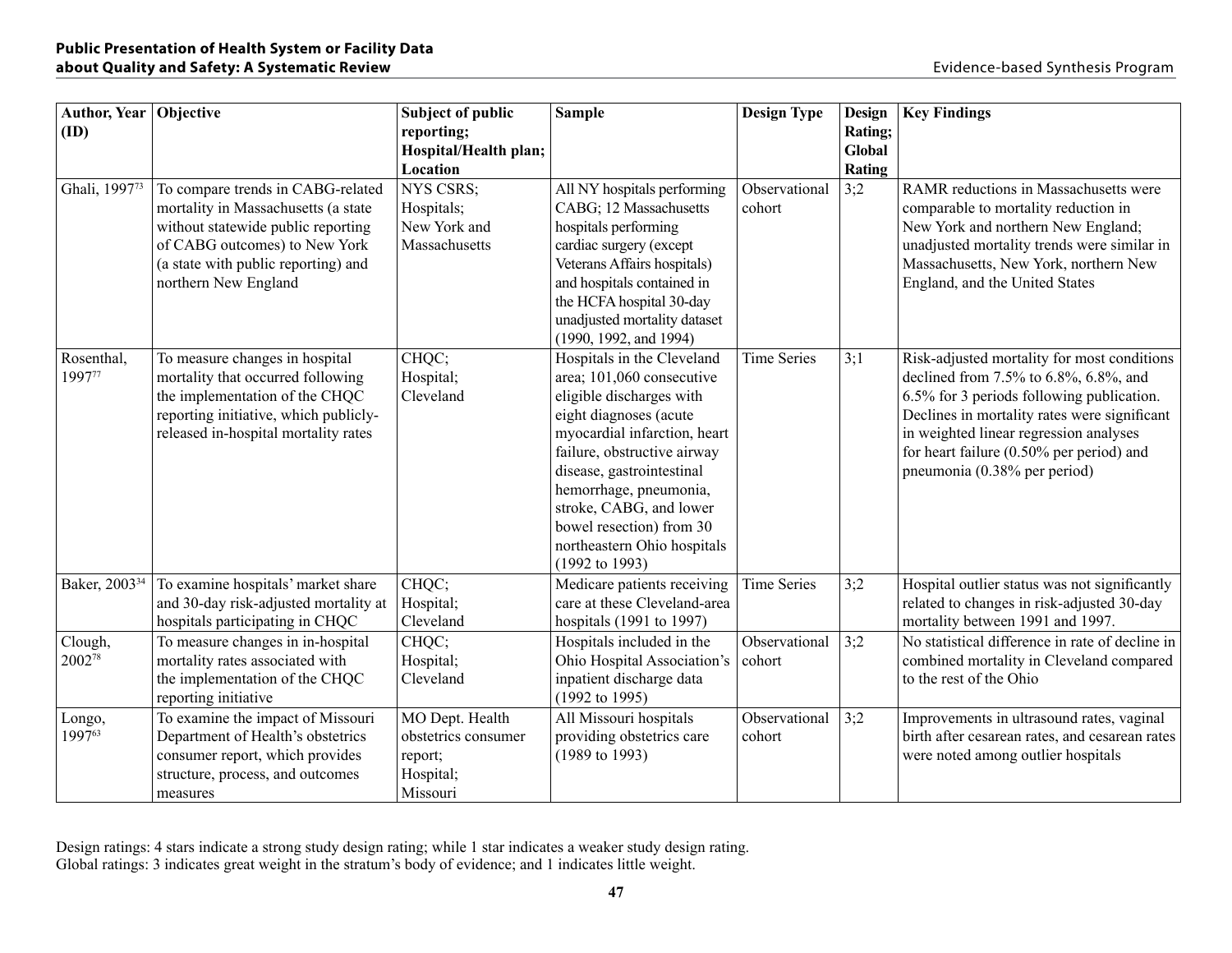| Author, Year Objective<br>(ID) |                                                                                                                                                                                                                                                                                                                                                  | <b>Subject of public</b><br>reporting;<br>Hospital/Health plan;<br>Location                           | <b>Sample</b>                                                                                                                                                                                                                                                                 | <b>Design Type</b>                                                | <b>Design</b><br>Rating;<br>Global<br>Rating | <b>Key Findings</b>                                                                                                                                                                         |
|--------------------------------|--------------------------------------------------------------------------------------------------------------------------------------------------------------------------------------------------------------------------------------------------------------------------------------------------------------------------------------------------|-------------------------------------------------------------------------------------------------------|-------------------------------------------------------------------------------------------------------------------------------------------------------------------------------------------------------------------------------------------------------------------------------|-------------------------------------------------------------------|----------------------------------------------|---------------------------------------------------------------------------------------------------------------------------------------------------------------------------------------------|
| Hibbard,<br>2005 <sup>4</sup>  | To compare the impact of public<br>(QualityCounts), internal (private) and<br>no reporting, on quality improvement<br>activity, market share (hospital<br>discharges), and risk-adjusted<br>performance (two summary indices<br>of adverse events and indices in three<br>clinical areas--hip/knee surgery,<br>cardiac care, and obstetric care) | QualityCounts;<br>Hospital;<br>South central<br>Wisconsin                                             | Hospitals participating in<br>Quality Counts (2001 to<br>$2003, n=24$                                                                                                                                                                                                         | Controlled<br>Before/After<br>Trial (for<br>outcomes<br>analysis) | 3:2                                          | Performance feedback, whether public<br>or private, was associated with improved<br>performance                                                                                             |
| Moscucci,<br>200574            | To measure the effect of the New<br>York State PCI report on case<br>selection for percutaneous coronary<br>intervention (PCI) by comparing<br>Michigan's and New York's adjusted<br>and unadjusted in-hospital mortality<br>rates                                                                                                               | NYS PCI (CSRS);<br>Hospital;<br>New York and<br>Michigan                                              | All New York hospitals<br>performing CABG; 11,374<br>patients in a multicenter<br>(eight hospital) PCI<br>database in Michigan<br>and 69,048 patients in a<br>statewide (34 hospital) PCI<br>database in New York (1998<br>to 1999)                                           | Observational<br>cohort                                           | 3:2                                          | Unadjusted mortality rates were<br>significantly lower in New York than<br>Michigan, but adjusted mortality rates were<br>not statistically different.                                      |
| Omoigui,<br>199675             | To determine if dissemination of<br>CSRS mortality data was associated<br>with outmigration of high-risk<br>patients to undergo treatment at the<br>Cleveland Clinic                                                                                                                                                                             | <b>NYS CSRS;</b><br>Hospital;<br>New York and<br>Cleveland                                            | All hospital performing<br>CABG in New York State;<br>9,442 patients receiving<br>CABG at the Cleveland<br>Clinic (1989 to 1993)                                                                                                                                              | Observational<br>cohort                                           | 3;2                                          | Patients from New York State receiving<br>CABG at the Cleveland Clinic had higher<br>RAMR than patients from Ohio, other<br>states, and other countries                                     |
| Dranove,<br>200376             | To study the effects of public<br>reporting in New York and<br>Pennsylvania                                                                                                                                                                                                                                                                      | NYS CSRS and<br>Pennsylvania public<br>reporting system;<br>Hospital;<br>New York and<br>Pennsylvania | All New York and<br>Pennsylvania hospitals<br>performing CABG;<br>Medicare beneficiaries<br>and hospitals found in<br>a Medicare claims data<br>set (not specified) and<br>hospitals participating in<br>the American Hospital<br>Association annual survey<br>(1987 to 1994) | Observational<br>cohort                                           | 3:2                                          | Report cards shifted CABG use to healthier<br>patients, leading to worse outcomes,<br>especially among sicker patients (defined<br>as higher hospital expenditures and days in<br>hospital) |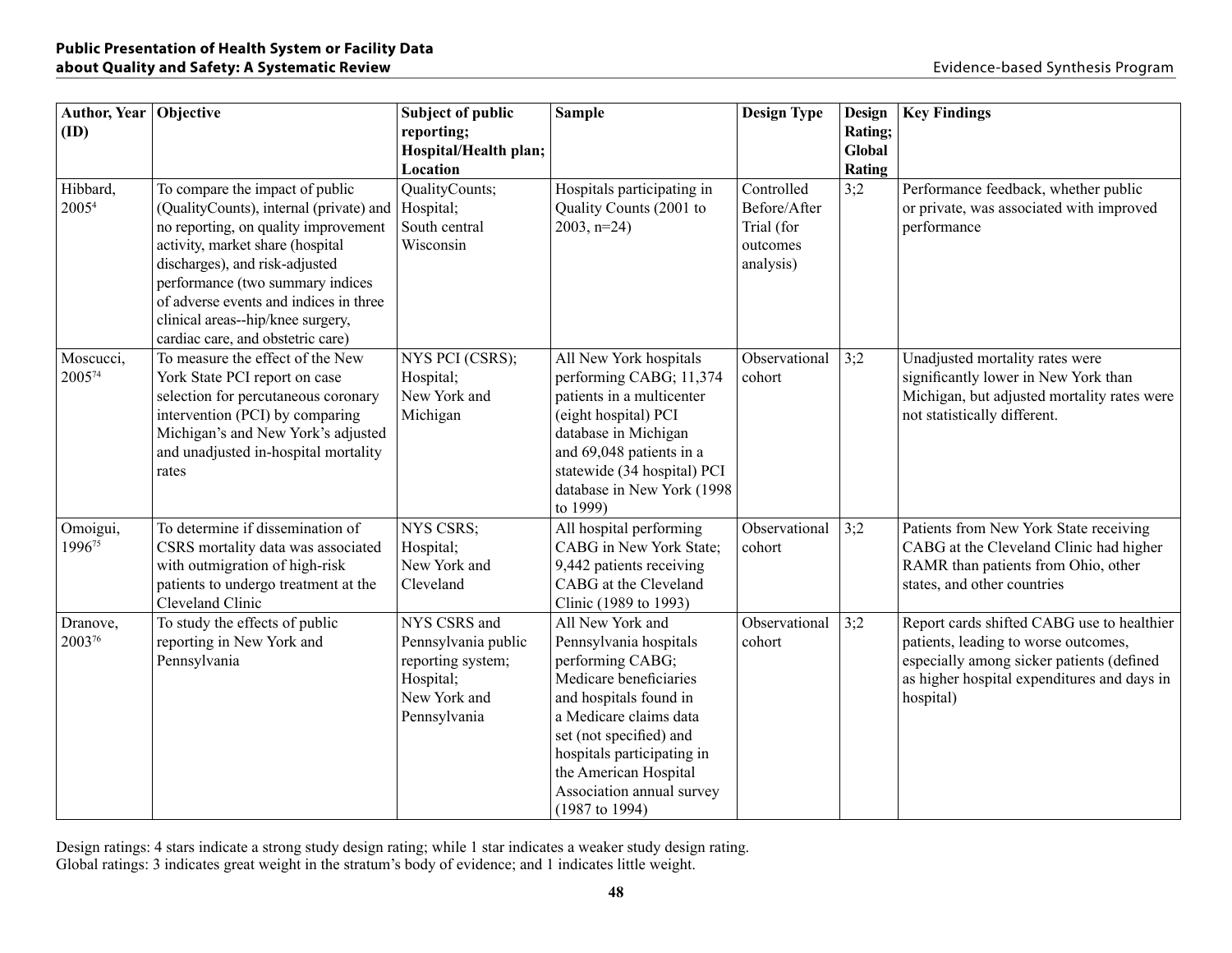| Author, Year Objective<br>(ID) |                                                                                                                                 | <b>Subject of public</b><br>reporting;<br>Hospital/Health plan;<br>Location | <b>Sample</b>                                                                                                                                                                                                                            | <b>Design Type</b>                                                                                                                         | <b>Design</b><br>Rating;<br>Global<br><b>Rating</b> | <b>Key Findings</b>                                                                                                                                                                                                                                                                                              |
|--------------------------------|---------------------------------------------------------------------------------------------------------------------------------|-----------------------------------------------------------------------------|------------------------------------------------------------------------------------------------------------------------------------------------------------------------------------------------------------------------------------------|--------------------------------------------------------------------------------------------------------------------------------------------|-----------------------------------------------------|------------------------------------------------------------------------------------------------------------------------------------------------------------------------------------------------------------------------------------------------------------------------------------------------------------------|
| Baker, 200279                  | To examine mortality trends<br>associated with the CHQC program                                                                 | CHQC;<br>Hospital;<br>Cleveland                                             | Hospitals in the Cleveland<br>area; Medicare patients<br>hospitalized with acute<br>myocardial infarction, heart<br>failure, gastrointestinal<br>hemorrhage, obstructive<br>pulmonary disease,<br>pneumonia, or stroke (1991<br>to 1999) | <b>Time Series</b>                                                                                                                         | 3;2                                                 | Risk-adjusted in-hospital mortality<br>declined significantly for most conditions,<br>but the mortality rate in the early post<br>discharge period rose significantly for most<br>conditions and the 30-day mortality rate<br>declined significantly for only heart failure<br>and obstructive pulmonary disease |
| Bost, 200180                   | To compare HEDIS and CAHPS<br>results for plans that publicly report<br>data with those who do not, over a<br>three-year period | HEDIS and CAHPS;<br>Health plan<br>U.S.                                     | Commercial health plans<br>$(1997-1999)$                                                                                                                                                                                                 | Observational<br>cohort                                                                                                                    | 2;1                                                 | Technical performance measures and<br>patient experience measures (except<br>communication) were higher for health<br>plans that publicly report data.                                                                                                                                                           |
| McCormick,<br>200281           | To assess the relationship between<br>health plan performance and<br>participation in public reporting<br>programs              | HMO commercial<br>health plans;<br>Health plan;<br>U.S.                     | HMO health plans (1997 to<br>1999)                                                                                                                                                                                                       | Observational<br>cohort                                                                                                                    | 2;2                                                 | Lower-scoring plans are significantly more<br>likely than plans with higher-scoring plans<br>to stop disclosing publicly their quality data                                                                                                                                                                      |
|                                | <b>Impact on Clinical Outcomes Articles, not in Fung</b>                                                                        |                                                                             |                                                                                                                                                                                                                                          |                                                                                                                                            |                                                     |                                                                                                                                                                                                                                                                                                                  |
| Bevan,<br>200970               | To assess the impact of public<br>reporting on the performance of<br>ambulance services                                         | Ambulance service<br>response times;<br><b>UK</b>                           | Yearly data from 2000 to<br>2005                                                                                                                                                                                                         | "natural<br>experiment'<br>Comparison of<br>UK countries<br>with the same<br>target but one<br>had reporting<br>and the others<br>did not. | 3;2                                                 | Response times improved in the countries<br>with public reporting and did not in the<br>others. Examination of potential harms<br>found evidence that some types of gaming<br>occurred (data was changed) but that others<br>types that were suspected (changes in the<br>classification of the event) did not.  |
| Cutler, 2004 <sup>32</sup>     | To examine whether medical quality<br>among hospitals are affected by<br>report cards                                           | NYS CSRS;<br>Hospital;<br>New York State                                    | All hospitals performing<br>bypass surgery in New<br>York $(3,406$ patients in the<br>baseline year)                                                                                                                                     | Observational,<br>time series--<br>across hospital<br>rather than<br>statewide<br>trends.                                                  | 3;2                                                 | Hospitals identified as high mortality<br>improve performance in terms of decreased<br>risk-adjusted mortality rates: mortality<br>declined 1.2 percentage points (significant<br>at the 0.01 level) in these low quality<br>hospitals during the 12 months after the<br>reporting.                              |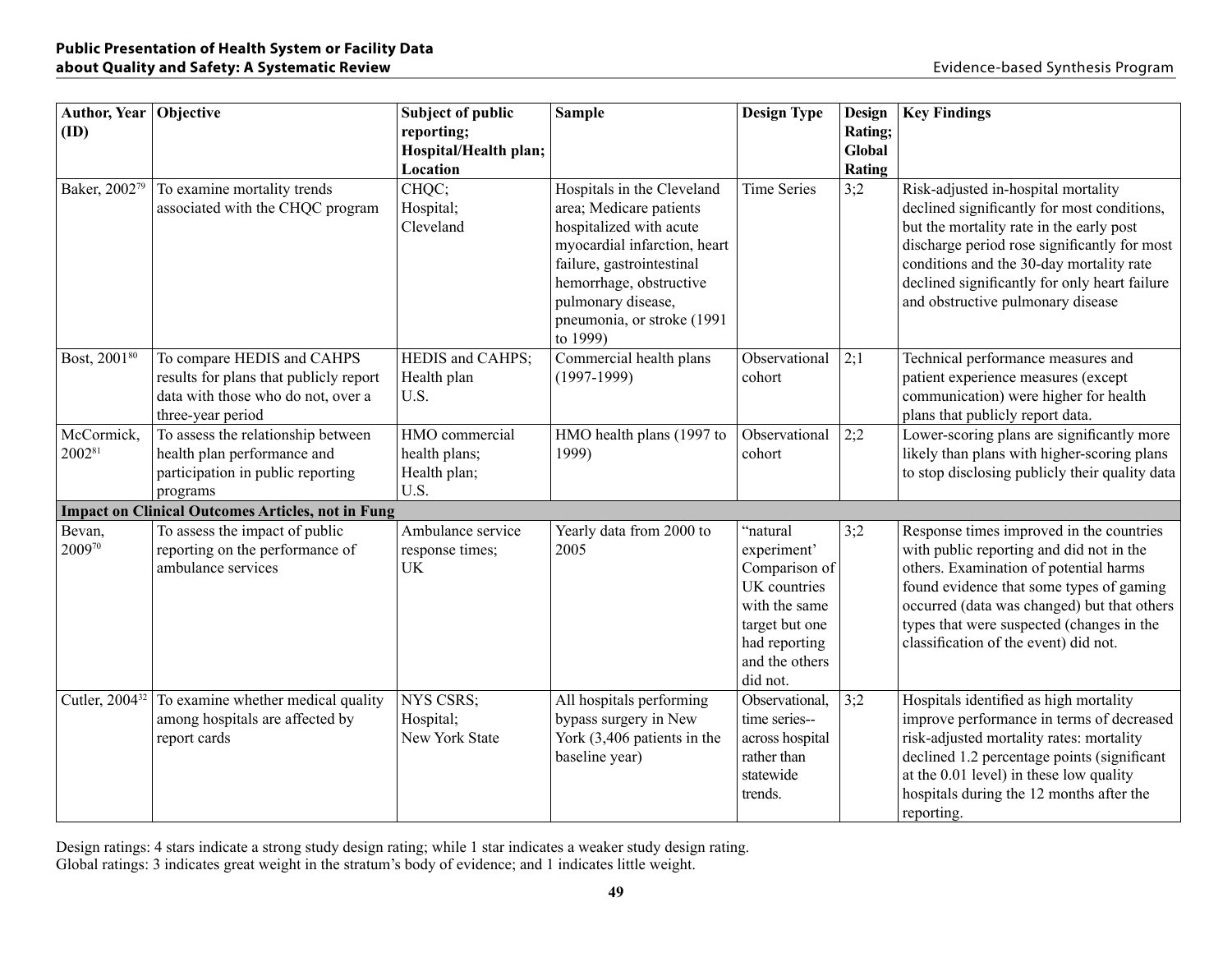| Author, Year Objective<br>(ID) |                                                                                                                                                  | <b>Subject of public</b><br>reporting;<br>Hospital/Health plan;<br>Location | <b>Sample</b>                                                                                                                                                                                | <b>Design Type</b>                                               | <b>Design</b><br>Rating;<br>Global<br>Rating | <b>Key Findings</b>                                                                                                                                                                                                                                                                                                                                                                                                                                                                                                                     |
|--------------------------------|--------------------------------------------------------------------------------------------------------------------------------------------------|-----------------------------------------------------------------------------|----------------------------------------------------------------------------------------------------------------------------------------------------------------------------------------------|------------------------------------------------------------------|----------------------------------------------|-----------------------------------------------------------------------------------------------------------------------------------------------------------------------------------------------------------------------------------------------------------------------------------------------------------------------------------------------------------------------------------------------------------------------------------------------------------------------------------------------------------------------------------------|
| Elliott,<br>201068             | To determine if hospitals improved in<br>terms of patient experience over the<br>initial 2 years of public reporting of<br><b>HCAHPS</b> results | HCAHPS;<br>Hospital;<br><b>US</b>                                           | Hospital, National CAHPS<br>US 61% of hospitals in 3/08<br>3,864; 84 % of hospitals in<br>3/09 3,863 Patient response<br>rate averaged 34%--patients<br>are a random sample of<br>discharges | Observational,<br>Time series,<br>no comparison<br>group         | 3:2                                          | Hospitals improved in 8 of 9 domains as<br>measured by percent of positive responses<br>(MD communication did not improve).<br>Magnitude of changes was small, but<br>would result in change in ranking. Hospital<br>size and original (both years) vs. later (2nd<br>year only) participation were examined and<br>smaller hospitals who participated later<br>performed better.                                                                                                                                                       |
| Hendriks,<br>200969            | To determine if managed competition<br>and public reporting of quality<br>information is associated with quality<br>improvement in health plans. | National health plans;<br>Health plan;<br>Netherlands                       | Dutch Health Plans, and<br>Health Plans on a National<br>Level; Random sample of<br>health Plan Members; CQI-<br>-based on CAHPS;                                                            | Observational, $ 3;1 $<br>time series, no<br>comparison<br>group |                                              | Plans improved in some domains (health<br>plan information and transparency of<br>copayment, conduct of employees, and<br>general rating and requirements, but not<br>others(access to call center, getting needed<br>help from call center and reimbursement of<br>claims) from 2005 to 2008. Identification<br>of selected domains as areas in need<br>of improvement did not seem to affect<br>whether there was improvement or not.                                                                                                 |
| Kim, 200567                    | To assess the impact of public release<br>of hospital caesarean rates.                                                                           | Caesarean Section<br>Rates;<br>Hospital;<br>South Korea                     | 263 hospitals                                                                                                                                                                                | Observational,<br>time series, no<br>comparison<br>group         | 2:1                                          | Caesarean rates were 43.0% in 1999.<br>Hospital data for 1999 were published<br>in 2000 and rates declined to 38.6% in<br>2000 and 39.6% in 2001, which are lower<br>than predicted based on rates for 1985 to<br>1999 and the first years with any decline.<br>Multiple regression results found that<br>hospitals with higher with higher baseline<br>caesarean rates and higher volume were<br>more likely to decline, while market<br>share and financial incentives were not<br>significantly associated with decline in<br>rates. |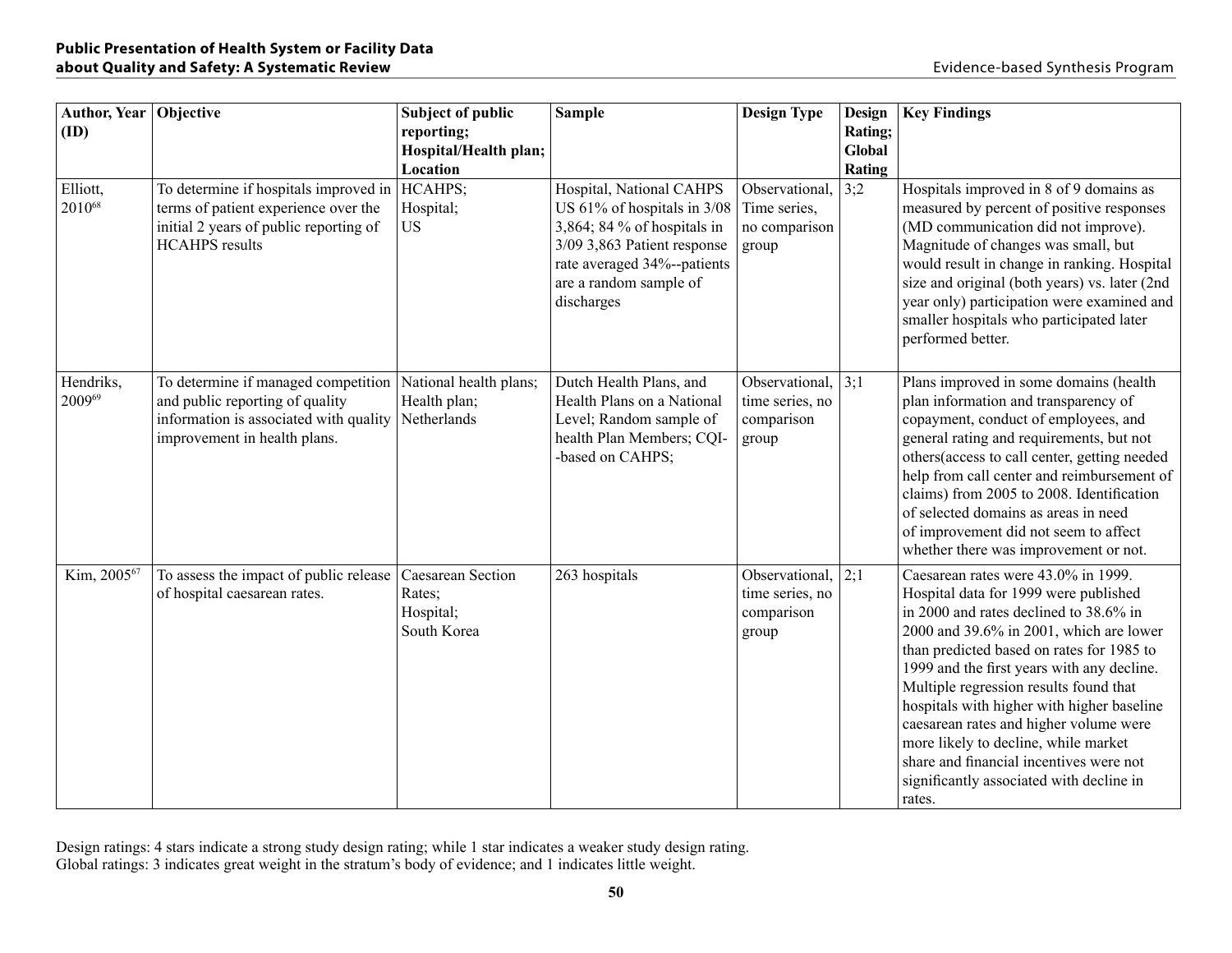# **APPENDIX F. Criteria Used in Quality Assessment**

### **Fung and Colleagues' Grading Criteria for Included Studies**

Study design ratings:

4 stars indicate a randomized trial or experimental trial;

3 stars indicate a controlled trial, pre-post trial with control (controlled before-after trial);

2 stars indicate a pre-post without control, observational cohort study without multivariable adjustment, cross-sectional study without multivariable adjustment, analysis of time trends without control, or well-designed qualitative study; and

1 star indicates a case series, other qualitative study, or survey (descriptive) study.

Global ratings:

3 indicates great weight in the stratum's body of evidence;

2 indicates moderate weight; and

1 indicates little weight.

#### **AMSTAR Grading Criteria for Systematic Reviews**

| 1. Was an 'a priori' design provided?<br>The research question and inclusion criteria should be established before<br>the conduct of the review.                                                                                                                                                                                                                                                                                                                                                                                           | $\Box$ Yes<br>$\square$ No<br>$\Box$ Can't answer<br>$\Box$ Not applicable |
|--------------------------------------------------------------------------------------------------------------------------------------------------------------------------------------------------------------------------------------------------------------------------------------------------------------------------------------------------------------------------------------------------------------------------------------------------------------------------------------------------------------------------------------------|----------------------------------------------------------------------------|
| 2. Was there duplicate study selection and data extraction?<br>There should be at least two independent data extractors and a consensus<br>procedure for disagreements should be in place.                                                                                                                                                                                                                                                                                                                                                 | $\Box$ Yes<br>$\square$ No<br>$\Box$ Can't answer<br>$\Box$ Not applicable |
| 3. Was a comprehensive literature search performed?<br>At least two electronic sources should be searched. The report must<br>include years and databases used (e.g. Central, EMBASE, and<br>MEDLINE). Key words and/or MESH terms must be stated and where<br>feasible the search strategy should be provided. All searches should<br>be supplemented by consulting current contents, reviews, textbooks,<br>specialized registers, or experts in the particular field of study, and by<br>reviewing the references in the studies found. | $\Box$ Yes<br>$\Box$ No<br>$\Box$ Can't answer<br>$\Box$ Not applicable    |
| 4. Was the status of publication (i.e. grey literature) used as an<br>inclusion criterion?<br>The authors should state that they searched for reports regardless of their<br>publication type. The authors should state whether or not they excluded<br>any reports (from the systematic review), based on their publication<br>status, language etc.                                                                                                                                                                                      | $\Box$ Yes<br>$\square$ No<br>$\Box$ Can't answer<br>$\Box$ Not applicable |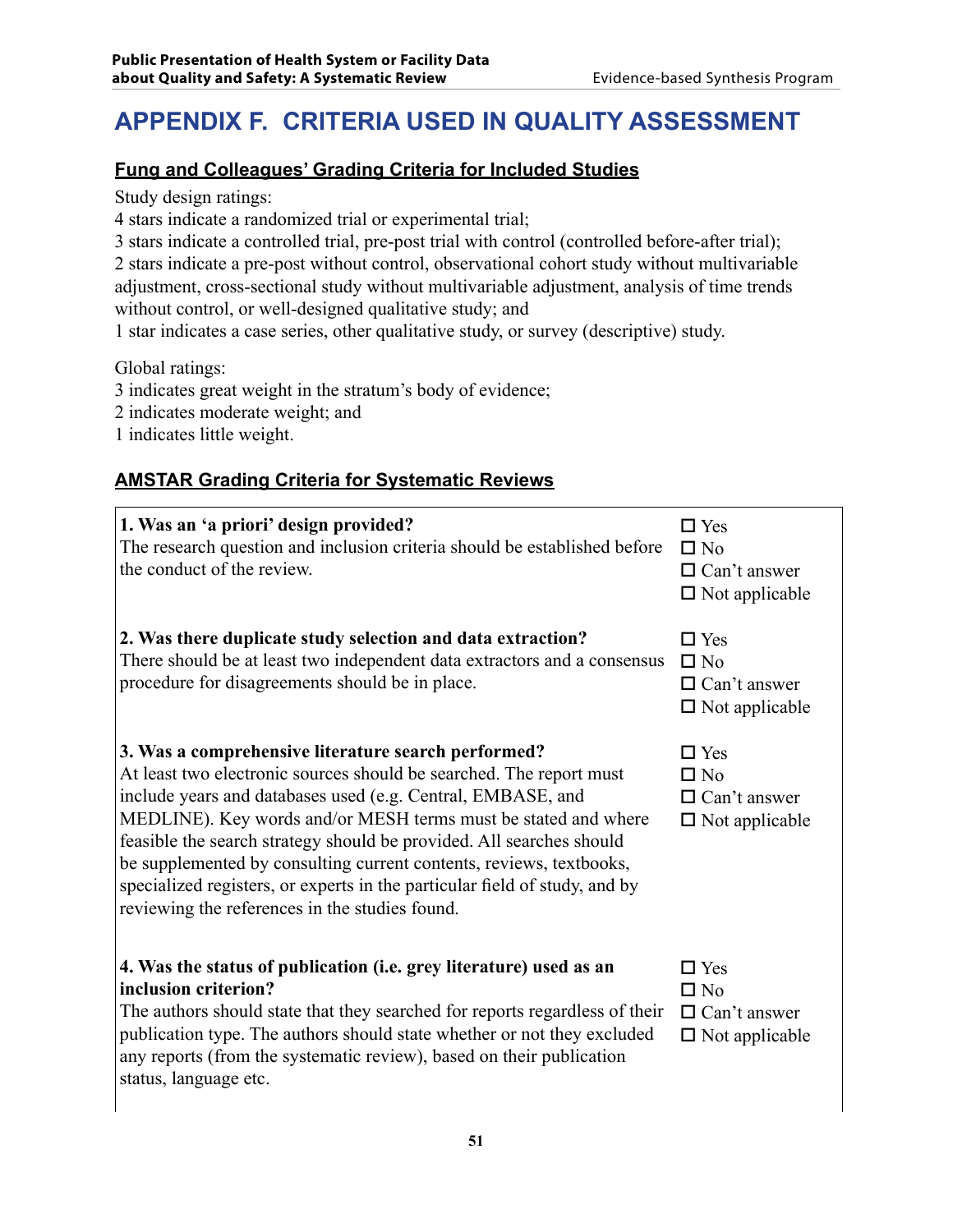| 5. Was a list of studies (included and excluded) provided?<br>A list of included and excluded studies should be provided.                                                                                                                                                                                                                                                                                                                                  | $\square$ Yes<br>$\square$ No<br>$\Box$ Can't answer<br>$\square$ Not applicable |
|------------------------------------------------------------------------------------------------------------------------------------------------------------------------------------------------------------------------------------------------------------------------------------------------------------------------------------------------------------------------------------------------------------------------------------------------------------|----------------------------------------------------------------------------------|
| 6. Were the characteristics of the included studies provided?<br>In an aggregated form such as a table, data from the original studies<br>should be provided on the participants, interventions and outcomes. The<br>ranges of characteristics in all the studies analyzed e.g. age, race, sex,<br>relevant socioeconomic data, disease status, duration, severity, or other<br>diseases should be reported.                                               | $\square$ Yes<br>$\square$ No<br>$\Box$ Can't answer<br>$\Box$ Not applicable    |
| 7. Was the scientific quality of the included studies assessed and<br>documented?<br>'A priori' methods of assessment should be provided (e.g., for effectiveness<br>studies if the author(s) chose to include only randomized, double-blind,<br>placebo controlled studies, or allocation concealment as inclusion criteria);<br>for other types of studies alternative items will be relevant.                                                           | $\Box$ Yes<br>$\square$ No<br>$\Box$ Can't answer<br>$\Box$ Not applicable       |
| 8. Was the scientific quality of the included studies used<br>appropriately in formulating conclusions?<br>The results of the methodological rigor and scientific quality should<br>be considered in the analysis and the conclusions of the review, and<br>explicitly stated in formulating recommendations.                                                                                                                                              | $\square$ Yes<br>$\square$ No<br>$\Box$ Can't answer<br>$\square$ Not applicable |
| 9. Were the methods used to combine the findings of studies<br>appropriate?<br>For the pooled results, a test should be done to ensure the studies were<br>combinable, to assess their homogeneity (i.e. Chi-squared test for<br>homogeneity, I <sup>2</sup> ). If heterogeneity exists a random effects model should<br>be used and/or the clinical appropriateness of combining should be taken<br>into consideration (i.e. is it sensible to combine?). | $\square$ Yes<br>$\square$ No<br>$\Box$ Can't answer<br>$\square$ Not applicable |
| 10. Was the likelihood of publication bias assessed?<br>An assessment of publication bias should include a combination of<br>graphical aids (e.g., funnel plot, other available tests) and/or statistical<br>tests (e.g., Egger regression test).                                                                                                                                                                                                          | $\square$ Yes<br>$\square$ No<br>$\Box$ Can't answer<br>$\Box$ Not applicable    |
| 11. Was the conflict of interest stated?<br>Potential sources of support should be clearly acknowledged in both the<br>systematic review and the included studies.                                                                                                                                                                                                                                                                                         | $\square$ Yes<br>$\square$ No<br>$\Box$ Can't answer<br>$\square$ Not applicable |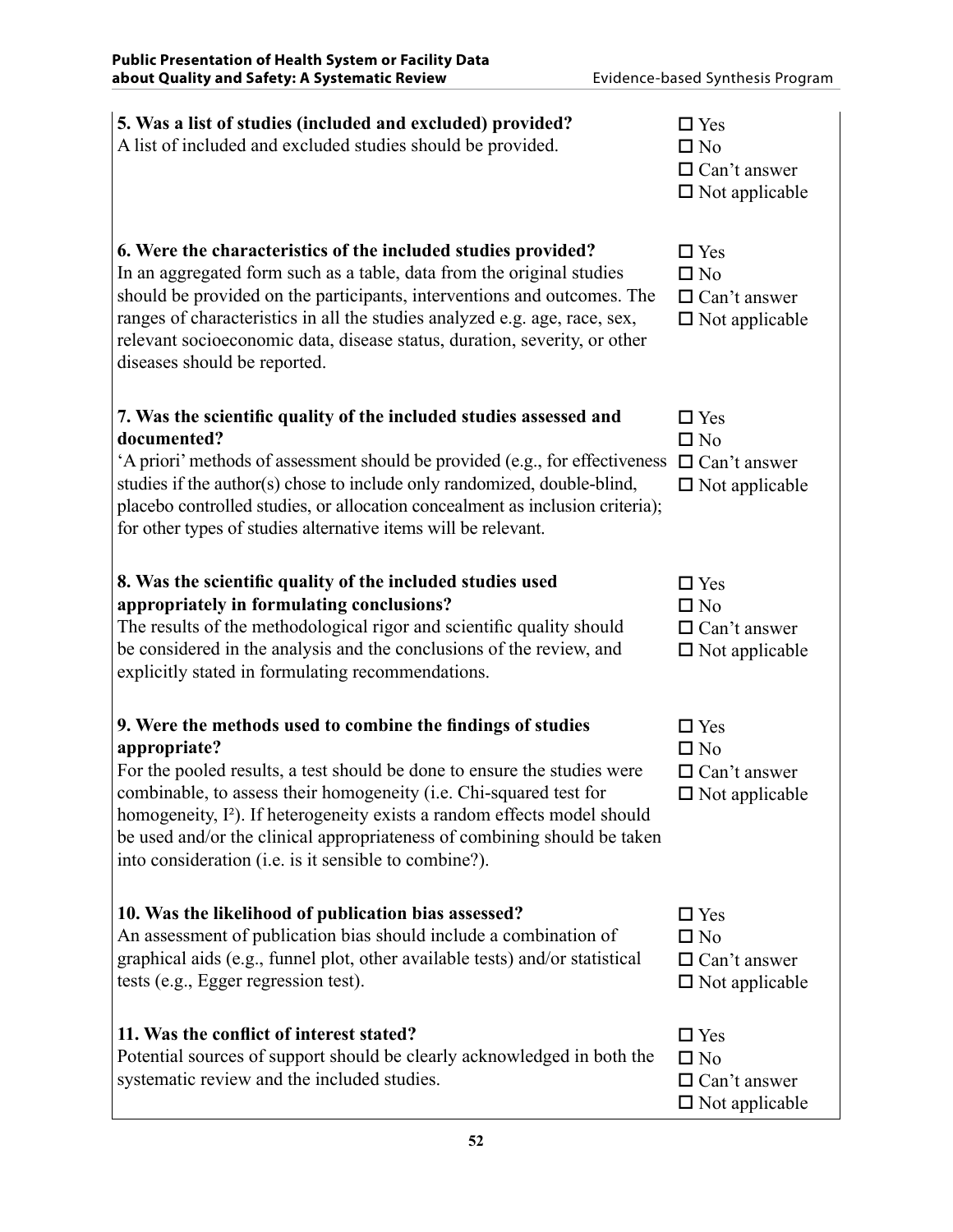### **APPENDIX G. Peer Review Comments/Author Responses**

| <b>Peer Review Comments</b> | <b>Comment</b>                                                                                                                                                                                                                                                                                                                                                                                                                                                                                                                                                                                                                                                                                                                                                                                                                                                                                                                                                                                                                                   | <b>Response</b>                                                                                                                                                                                                                                                                                                                                                                                                                                                                                                                                                                                               |
|-----------------------------|--------------------------------------------------------------------------------------------------------------------------------------------------------------------------------------------------------------------------------------------------------------------------------------------------------------------------------------------------------------------------------------------------------------------------------------------------------------------------------------------------------------------------------------------------------------------------------------------------------------------------------------------------------------------------------------------------------------------------------------------------------------------------------------------------------------------------------------------------------------------------------------------------------------------------------------------------------------------------------------------------------------------------------------------------|---------------------------------------------------------------------------------------------------------------------------------------------------------------------------------------------------------------------------------------------------------------------------------------------------------------------------------------------------------------------------------------------------------------------------------------------------------------------------------------------------------------------------------------------------------------------------------------------------------------|
| <b>Scope</b>                | Thought the scope was too small. The literature in this area is pretty scant and did<br>not need an ESP to tell us that. Would have expanded review to no just patients but<br>organizations, VSO, other health care systems and other federal agencies                                                                                                                                                                                                                                                                                                                                                                                                                                                                                                                                                                                                                                                                                                                                                                                          | The scope was provided to us by the co-sponsor and is not<br>something we can choose now.                                                                                                                                                                                                                                                                                                                                                                                                                                                                                                                     |
|                             | On pages 17 through 19 two long numbered lists are provided and referenced, but<br>it's not clear if the entire lists are quoted verbatim from the original source. (This<br>should be made clear if it is verbatim.)                                                                                                                                                                                                                                                                                                                                                                                                                                                                                                                                                                                                                                                                                                                                                                                                                            | These are not quoted verbatim, but rather summarized from<br>the original report, which we now indicate.                                                                                                                                                                                                                                                                                                                                                                                                                                                                                                      |
|                             | This is a superb and comprehensive review, but may short-change both public<br>reporting and the VA, at least according to one authoritative published opinion.<br>Lucian Leape recently concluded that public reporting was "So far, the most<br>powerful method for reducing preventable injuries", and he went on to cite the<br>VA's own NISQUIP program as the most shining example. (Transparency and<br>public reporting are essential for a safe health care system. LL Leape. The<br>Commonwealth Fund Publication 1381, Vol 4: "Perspectives on Health Reform".<br>March 2010. Accepting that data showing that public reporting improves safety<br>may not yet be strong, Leape's comments point out that this approach seems at<br>least to have more potential than many of the alternatives (regulation, alignment<br>of incentives, accreditation). I'd like to see this perspective mentioned in the<br>discussion. I'd also like to see a brief data summary regarding studies that have<br>looked at VA programs specifically. | This comment quotes Lucian Leape as stating public<br>reporting is a "powerful method for reducing preventative<br>injuries." We would agree that public reporting consistently<br>influences providers to meet the criteria being reported.<br>However NSQUIP cannot be used as an example, since<br>NSQUIP is not publicly reported, at least not at the time of<br>the studies documenting improvements due to NSQUIP.                                                                                                                                                                                     |
|                             | 2 <sup>nd</sup> paragraph, sentence beginning "Public reporting alsomay only be known by<br>providers" – awkward sentence                                                                                                                                                                                                                                                                                                                                                                                                                                                                                                                                                                                                                                                                                                                                                                                                                                                                                                                        | We have rewritten for clarity.                                                                                                                                                                                                                                                                                                                                                                                                                                                                                                                                                                                |
|                             | 2nd full paragraph re: hospitals in South Korea - unclear why data from non-<br>English speaking country was included for this key question but not others.                                                                                                                                                                                                                                                                                                                                                                                                                                                                                                                                                                                                                                                                                                                                                                                                                                                                                      | We restricted KQ 1&2 to English speaking countries only<br>since we judged that the context of the country mattered<br>for questions about "how to most effectively display<br>information" and "how do patients prefer to receive this<br>information?" In other words, we thought data about how<br>patients in non-English speaking countries such as Korea<br>and the Netherlands would have limited relevance to the US.<br>However, for KQ 3&4, about what effects public reporting<br>has, we did not judge country context to be as important and<br>therefore included studies from other countries. |
|                             | P. 26, 3rd full paragraph, last sentence - should be "difference was no longer<br>significant" rather than "difference was no long significant". P. 26, 4th full<br>paragraph, 1st sentence - should end with "selection of patients for procedures"<br>instead of "patient". P. 29, Key Questions 1 and 2, last sentence – "assess" is<br>misspelled.                                                                                                                                                                                                                                                                                                                                                                                                                                                                                                                                                                                                                                                                                           | Typo's are corrected                                                                                                                                                                                                                                                                                                                                                                                                                                                                                                                                                                                          |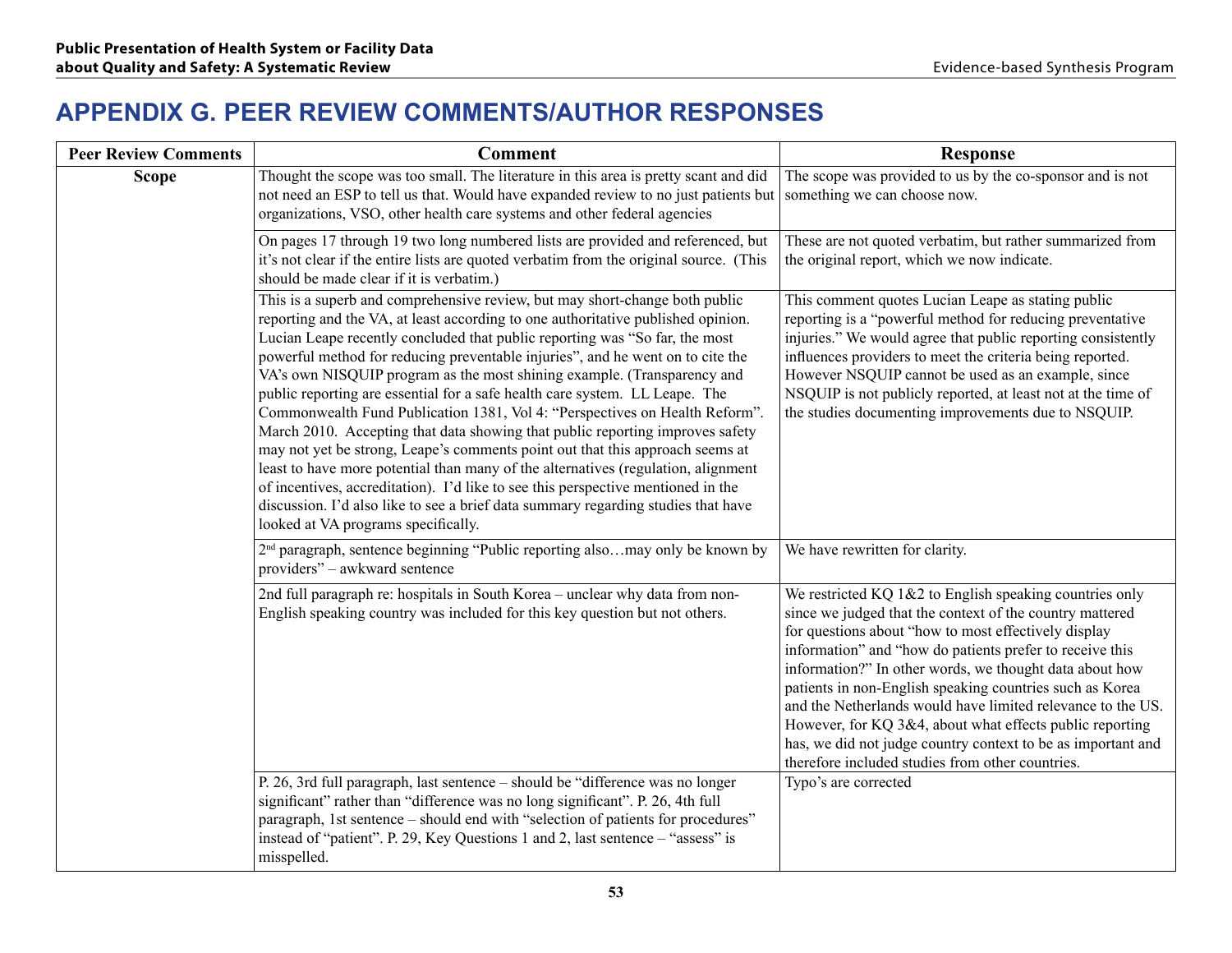| <b>Peer Review Comments</b> | <b>Comment</b>                                                                                                                                                                                                                                                                                                                                                                               | <b>Response</b>                                                                                                                                                                                                                                                                                                                                                                                     |
|-----------------------------|----------------------------------------------------------------------------------------------------------------------------------------------------------------------------------------------------------------------------------------------------------------------------------------------------------------------------------------------------------------------------------------------|-----------------------------------------------------------------------------------------------------------------------------------------------------------------------------------------------------------------------------------------------------------------------------------------------------------------------------------------------------------------------------------------------------|
|                             | P. 30, Acceptability of Findings to the VA Population, second sentence – Would<br>suggest adding: "It is not clear whether public reporting would stimulate further<br>changes in a system such as VA with a robust quality assessment and feedback<br>system already in place." General comment - "Veteran" is sometimes capitalized<br>in document and sometimes lowercase.                | Text has been added.                                                                                                                                                                                                                                                                                                                                                                                |
|                             | Methods: the discussion about excluding Fung articles, then adding them in, is<br>confusing. Exclusion criteria should only focus on what is fully excluded from the<br>synthesis.                                                                                                                                                                                                           | This section has been updated for clarity.                                                                                                                                                                                                                                                                                                                                                          |
|                             | Of the 11 articles "rejected" because they focused onn individual providers, were<br>there any global insights that impact questions 2 or 3? Are the trends/insights any<br>different from those for hospitals/facilities?                                                                                                                                                                   | We did not look into detail at the studies on individual<br>providers. The Fung review did include such studies and<br>concluded that in the few studies found results were mixed in<br>the effect on selection of provider and un-clinical outcomes<br>and unintended consequences; no studies were identified as<br>quality improvement activities (11 studies were identified for<br>hospitals). |
|                             | Add a section called Recommendations for VA. The section on applicability to<br>the VA population does not get at issues specific to operations/implementation<br>of public reporting of VA data. The Transparency initiative, for example, would<br>benefit from learning more about Aligning Forces for Quality and their experience<br>with providing community-level data to the public. | "Recommendations for VA" is not a heading in our report<br>template. Rather our report provides evidence for a VA<br>policymaker to make recommendations.                                                                                                                                                                                                                                           |
|                             | Seems like a tepid conclusion in light of the actual studies. It seems like there is<br>very little evidence that patients and families use reports. Any impact on market<br>share or volume may, in fact, involve decisions made by payers, or the influence of<br>other factors (like loss of accreditation, program closures, etc).                                                       | We agree that there is very little evidence that patients and<br>families use reports. We think our existing statement that use<br>is "moderate at best" accurately conveys this.                                                                                                                                                                                                                   |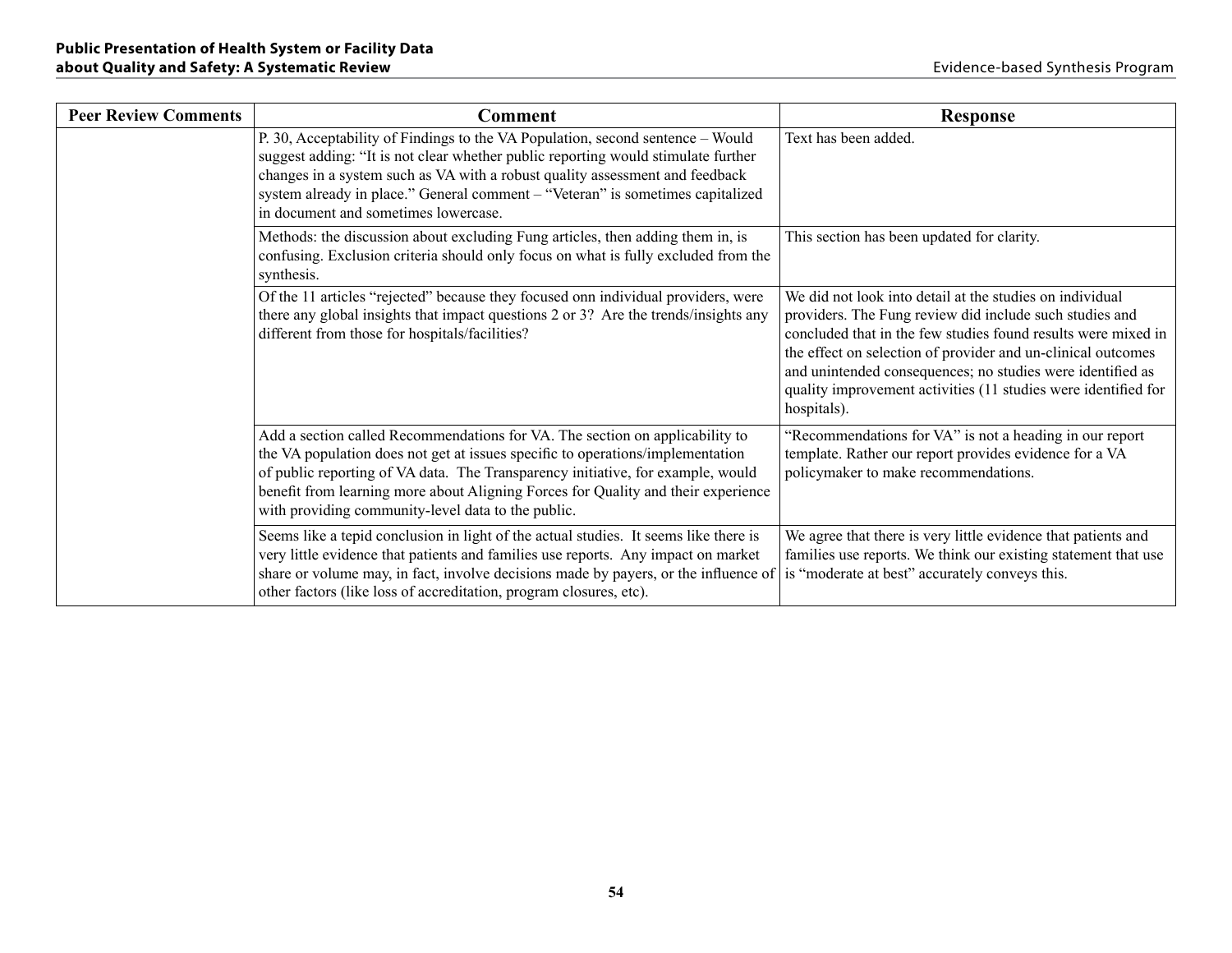| <b>Peer Review Comments</b> | <b>Comment</b>                                                                                                                                                                                                                                                                                                                                                                                                                                                                                                                                                                                                                                                                                                                   | <b>Response</b>                                                                                                                                                                                                                        |
|-----------------------------|----------------------------------------------------------------------------------------------------------------------------------------------------------------------------------------------------------------------------------------------------------------------------------------------------------------------------------------------------------------------------------------------------------------------------------------------------------------------------------------------------------------------------------------------------------------------------------------------------------------------------------------------------------------------------------------------------------------------------------|----------------------------------------------------------------------------------------------------------------------------------------------------------------------------------------------------------------------------------------|
| <b>Scope</b>                | Consumer vs. Patient. There is some variation in use of the term patient and<br>consumer. Both terms are important, yet will have different conceptual views by<br>readers. To address this issue, it might be valuable to have statements early in the<br>document that patient is meant to convey the Veteran and primary target of VA-<br>related public data, and that consumer is a commonly-used term in discussion<br>about public reporting of data. In general, for the purposes of the report, consider<br>them interchangeable (keep in mind that consumer can include family members<br>and informal caregivers, so is a broader and more inclusive term). Then pick one<br>and use that for the rest of the report. | We have added these terms to the report.                                                                                                                                                                                               |
|                             | Definition of Provider. There are several uses of the term "provider" - from an<br>individual doctor or clinician, to a hospital or clinic. This will be confusing for<br>readers. Suggest using the term provider to refer to clinicians, and facility/health<br>care provider spelled out for the latter.                                                                                                                                                                                                                                                                                                                                                                                                                      | Definition of provider - We disagree with this distinction<br>and use of "provider" in the broad sense, which can be an<br>individual provider (authors of those are excluded from the<br>report) and also hospitals and health plans. |
|                             | Topic development: is the Office of Quality and Performance a VA or VHA entity?                                                                                                                                                                                                                                                                                                                                                                                                                                                                                                                                                                                                                                                  | It is a VHA entity.                                                                                                                                                                                                                    |
|                             | What were the Fung criteria (could state them, rather than relegate to Appendix).                                                                                                                                                                                                                                                                                                                                                                                                                                                                                                                                                                                                                                                | Language has been modified.                                                                                                                                                                                                            |
|                             | Literature flow: match the numbers in the narrative with the numbers in the<br>diagram (3 or 6 studies from content experts??)                                                                                                                                                                                                                                                                                                                                                                                                                                                                                                                                                                                                   | Numbers are now in agreement.                                                                                                                                                                                                          |
|                             | Discussion about prior reviews is under Literature Flow. Consider a separate<br>heading, such as Prior Review.                                                                                                                                                                                                                                                                                                                                                                                                                                                                                                                                                                                                                   | We have added this subheading.                                                                                                                                                                                                         |
|                             | Figure 2: what do circles numbered 1 and 2 represent? The "one mention" and<br>"two mentions" must be the explanationbut it's not immediately clear to the<br>reader.                                                                                                                                                                                                                                                                                                                                                                                                                                                                                                                                                            | We have revised the legend for clarity.                                                                                                                                                                                                |
|                             | Key Question #1: why non-U.S. studies taken out? The comment about<br>"particularly sensitive to context" makes the assumption that a person in Germany<br>who gets health data is very different than a person in New York.                                                                                                                                                                                                                                                                                                                                                                                                                                                                                                     | The cultural context here is around consumerism. The USA<br>is considered a consumerist society, whereas all European<br>countries have not been, although are becoming more so in<br>the past 10 years.                               |
|                             | Key Question #2: maybe I missed this, but I didn't see much discussion about how<br>patients want to receive or access this information                                                                                                                                                                                                                                                                                                                                                                                                                                                                                                                                                                                          | This section included all the data and recommendations that<br>were in the Hibbard $&$ Sofaer and the RWJ reports, there is<br>nothing more about this topic that we can include.                                                      |
|                             | Key Question #3, evidence from systematic review by Fung: Paragraph about the<br>two pathways, and "change pathway" is confusing.                                                                                                                                                                                                                                                                                                                                                                                                                                                                                                                                                                                                | We have included a figure to better illustrate this.                                                                                                                                                                                   |
|                             | Impact on Clinical Outcomes: prior discussion excluded non-U.S. studies, and<br>this section discusses S. Korean and Dutch studies; this is confusing (see $#12 -$<br>consider all non-U.S. studies                                                                                                                                                                                                                                                                                                                                                                                                                                                                                                                              | We have now excluded non-US studies. Still need to check<br>with AT.                                                                                                                                                                   |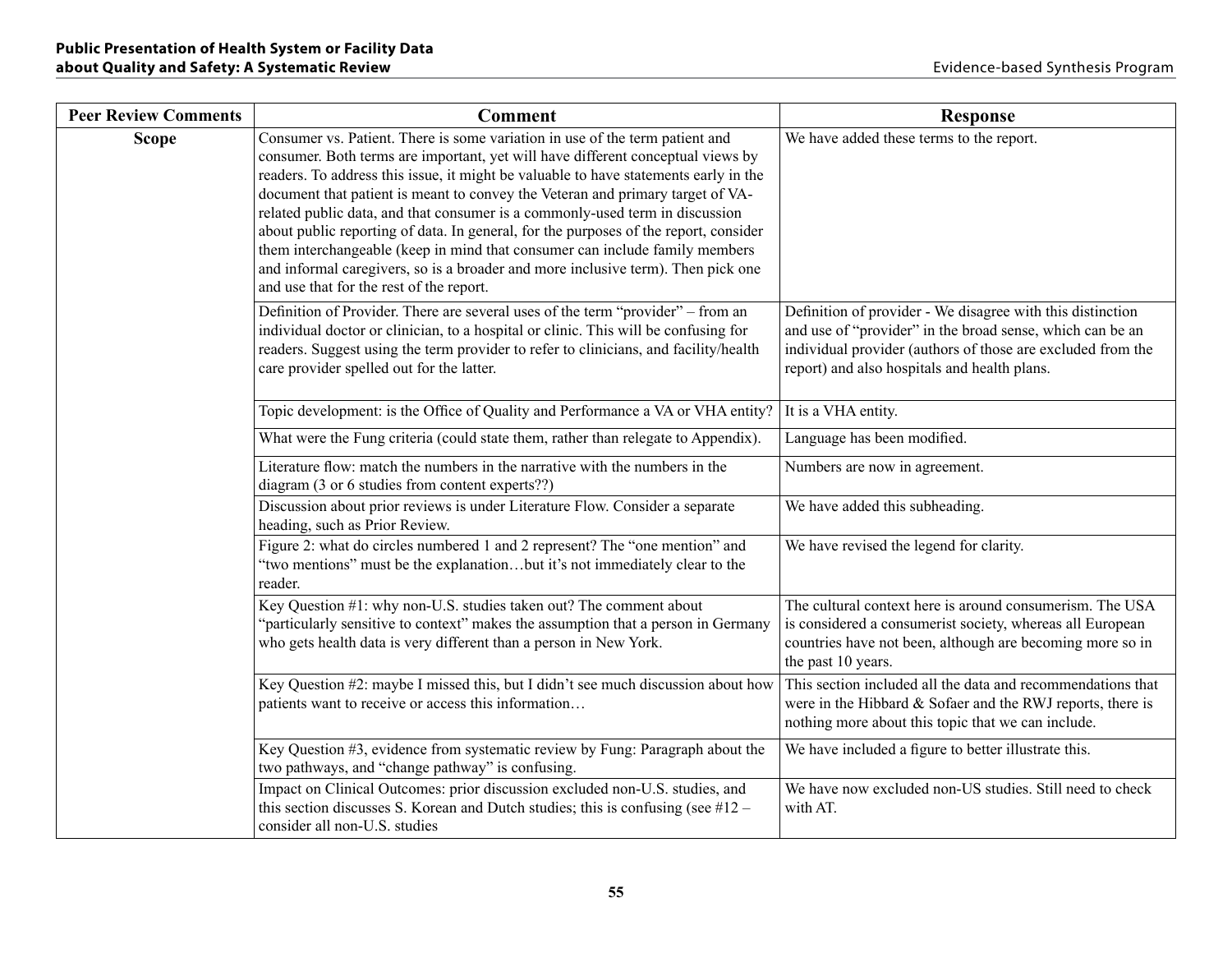| <b>Peer Review Comments</b> | <b>Comment</b>                                                                                                                                                                                                                                                                                                                                                                                                                                                                                                                                                                     | <b>Response</b>                                                                                                                                                                                        |
|-----------------------------|------------------------------------------------------------------------------------------------------------------------------------------------------------------------------------------------------------------------------------------------------------------------------------------------------------------------------------------------------------------------------------------------------------------------------------------------------------------------------------------------------------------------------------------------------------------------------------|--------------------------------------------------------------------------------------------------------------------------------------------------------------------------------------------------------|
| <b>Scope</b>                | Interesting items in Limitations discussion - why was the CHQC program<br>abandoned? Why was the CHOP report not part of this review (only because it<br>wasn't in a peer review journal?)                                                                                                                                                                                                                                                                                                                                                                                         | We did not know why the CHOP was abandoned, that was<br>not in the scope. We have added the newer CHOP report as<br>part of our revision to add relevant evidence identified via<br>internet searches. |
|                             | Future research. Given the results of the report, there seem to be more research<br>questions than those proposed. Was there any data about how consumers want to<br>receive/access data? This is an important question that could be study variations<br>in how the data is displayed is important, as well as credibility of the data, trust in<br>the "deliverer" of the data (e.g. government). There are studies on numeracy and<br>literacy and how to present data, although not specifically on publically reported<br>data.                                               | We have added this to the search question.                                                                                                                                                             |
| <b>Search Related</b>       | Since there was very little in national work might have been interesting to also<br>look at web sites and high quality blogs? Understand peer review is the best but if<br>the data is not there need to look other places                                                                                                                                                                                                                                                                                                                                                         | This is a good suggestion and we have now incorporated a<br>web search into the report. We added the Google search.                                                                                    |
|                             | Need large scope of review, maybe look more at social media and web info and<br>not just published standard journals                                                                                                                                                                                                                                                                                                                                                                                                                                                               |                                                                                                                                                                                                        |
|                             | If I were responsible for it the main thing I would want checked is the Google<br>search mentioned above to see if the first few dozen "hits" identify any studies that<br>should be added.                                                                                                                                                                                                                                                                                                                                                                                        |                                                                                                                                                                                                        |
|                             | On page 30 the authors write that "public reporting of quality information"<br>produces over 19,000,000 hits, but when the text is in quotes, it actually results<br>in only 18,100 hits, and when the word "healthcare" is added separately to the<br>search, then the number drops to $17,500$ , which is still a high number – but the first<br>page of links look highly relevant to the study. Since I don't know which studies<br>were excluded in Figure 1 there's no way to tell that the 22 new studies included in<br>the report are the complete set of useful studies. | We have now incorporated a web search, but limited to the<br>top 30 hits.                                                                                                                              |
| <b>Database</b>             | The search methodology is described only briefly and incompletely. The methods<br>say that the literature search was done "using standard search terms" and Appendix<br>A, which is cited as the place to look for clarification, lists only a few author<br>searches. This report would benefit from a comprehensive description of the<br>search strategy, so that it can be checked and repeated in the future. If the exact<br>terms were used as in the Fung report, that should be stated, or how the terms here<br>differed.                                                | Appendix A lists all the search terms and databases searched.                                                                                                                                          |
|                             | Search strategy does not include search terms (would be helpful to see).                                                                                                                                                                                                                                                                                                                                                                                                                                                                                                           |                                                                                                                                                                                                        |
|                             | No terms for search presented (maybe this will be an appendix?)                                                                                                                                                                                                                                                                                                                                                                                                                                                                                                                    | The research terms and databases are in the appendix.                                                                                                                                                  |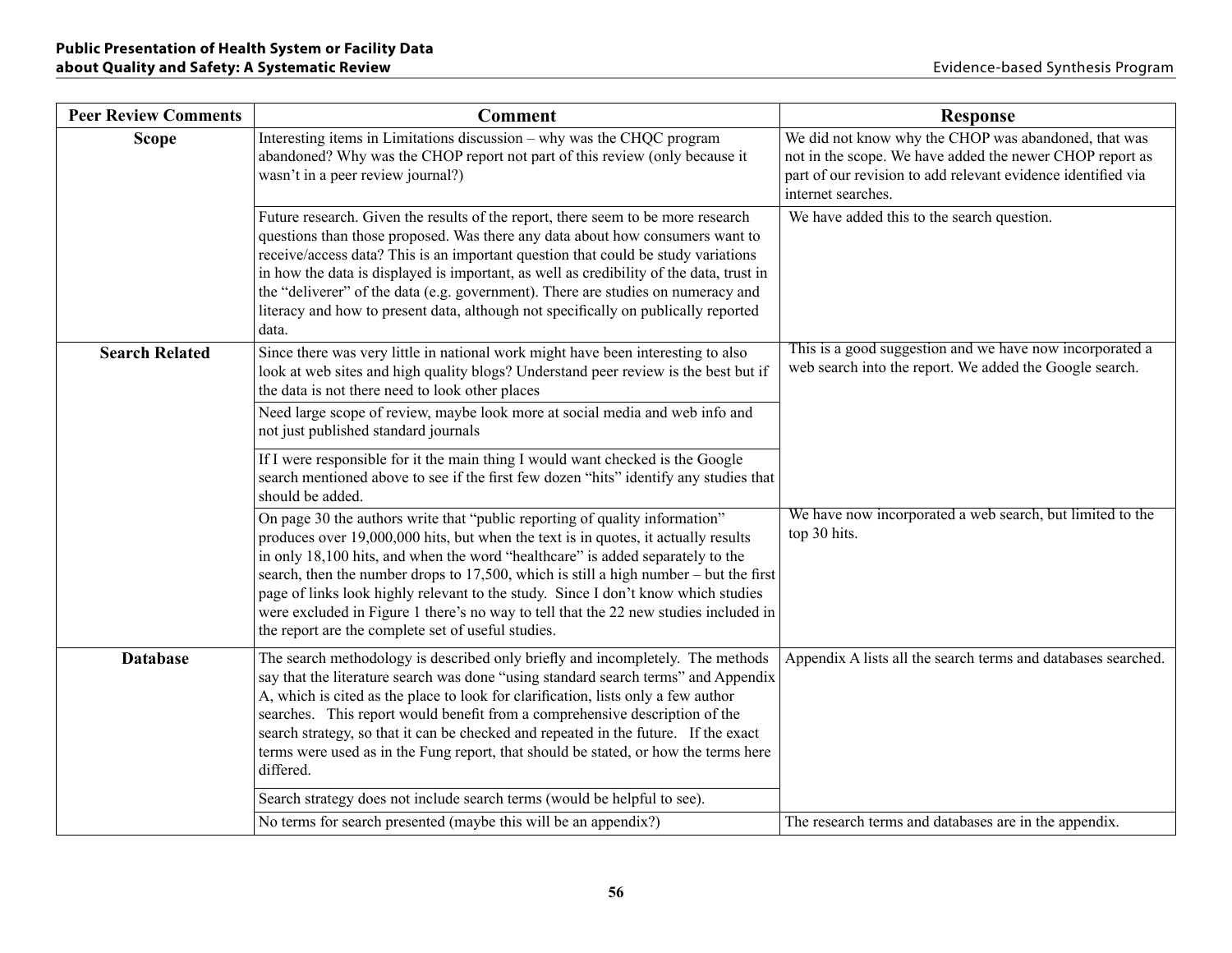| <b>Peer Review Comments</b> | <b>Comment</b>                                                                                                                                                                                                                                                                                                                                                                                                                                                                                                                                                                                                                                                                                                                                                                                                                                    | <b>Response</b>                                                                                                                                                                                                             |
|-----------------------------|---------------------------------------------------------------------------------------------------------------------------------------------------------------------------------------------------------------------------------------------------------------------------------------------------------------------------------------------------------------------------------------------------------------------------------------------------------------------------------------------------------------------------------------------------------------------------------------------------------------------------------------------------------------------------------------------------------------------------------------------------------------------------------------------------------------------------------------------------|-----------------------------------------------------------------------------------------------------------------------------------------------------------------------------------------------------------------------------|
| <b>Nursing Home</b>         | Given the VA's provision of nursing home care, it would be preferable to have<br>include nursing home care.                                                                                                                                                                                                                                                                                                                                                                                                                                                                                                                                                                                                                                                                                                                                       |                                                                                                                                                                                                                             |
|                             | The objectives, scope, and methods for this review are clearly described, but<br>I am not certain why the review excluded published information about public<br>reporting of nursing homes, physicians or individual providers. Certainly, the VA<br>statement of transparency does not preclude this, and while present plans have<br>implemented publication of facility level quality information there is great interest<br>and expectancies that the transparency will spread. The review would have far<br>more useful if these areas were INCLUDED (since they represent future needs<br>rather than retrospective ) E.G. Having put up the website, now we pay a reviewer<br>to identify how we should have done it (better late than never), failure to include<br>provider and nursing homes means we will always be chasing our tails. | Nursing homes and individual providers were not included in<br>our scope as provided to us by central office.                                                                                                               |
|                             | Study Selection #2, "nursing homes" – Since VA provides nursing home care, I<br>would have liked to see this included                                                                                                                                                                                                                                                                                                                                                                                                                                                                                                                                                                                                                                                                                                                             | Nursing homes were not included in the scope provided to us.                                                                                                                                                                |
|                             | Scope is reasonably presented; however, the rationale for not including nursing<br>homes and individual providers makes no sense. The key questions are not VA-<br>specific, and if there is important information about the display of information or<br>consumer use of information in decision-making, it would be of value here.                                                                                                                                                                                                                                                                                                                                                                                                                                                                                                              | Nursing homes and individual providers were not included in<br>our scope as provided to us by central office.                                                                                                               |
|                             | Do any of the studies mention how hospital staff used the reports? Perhaps<br>"internal transparency" can motivate quality improvement as much as external<br>reporting. (Shame being, perhaps, an even greater motivator than money).                                                                                                                                                                                                                                                                                                                                                                                                                                                                                                                                                                                                            | We did not look at "internal transparency" or reporting back<br>to providers but not the public. The one study that directly<br>assessed this question reported more quality improvement<br>activity with public reporting. |
| <b>Nursing Home</b>         | It is worth asking the question "what is missing". For instance, pure public<br>reporting, without any other organized effort to address poor performance or<br>ensure accountability, may simply be "information noise". On the other hand, if<br>poor performers faced loss of accreditation, loss of business, or other penalties,<br>they may be more likely to take action. It would be useful to know if any of the<br>studies combined such managerial interventions with public reporting.                                                                                                                                                                                                                                                                                                                                                | We did not assess the existence of managerial interventions,<br>but think those can be assumed to exist, since without them<br>plan and facility performance would be unlikely to change.                                   |
|                             | Study selection: Need better rationale than "VA public reporting for facilities"<br>for not including individual provider and nursing home data studies. The key<br>questions are not VA specific, so it would be ideal to add these in.                                                                                                                                                                                                                                                                                                                                                                                                                                                                                                                                                                                                          | The scope was given to us by central office and this is the<br>rational they gave us.                                                                                                                                       |